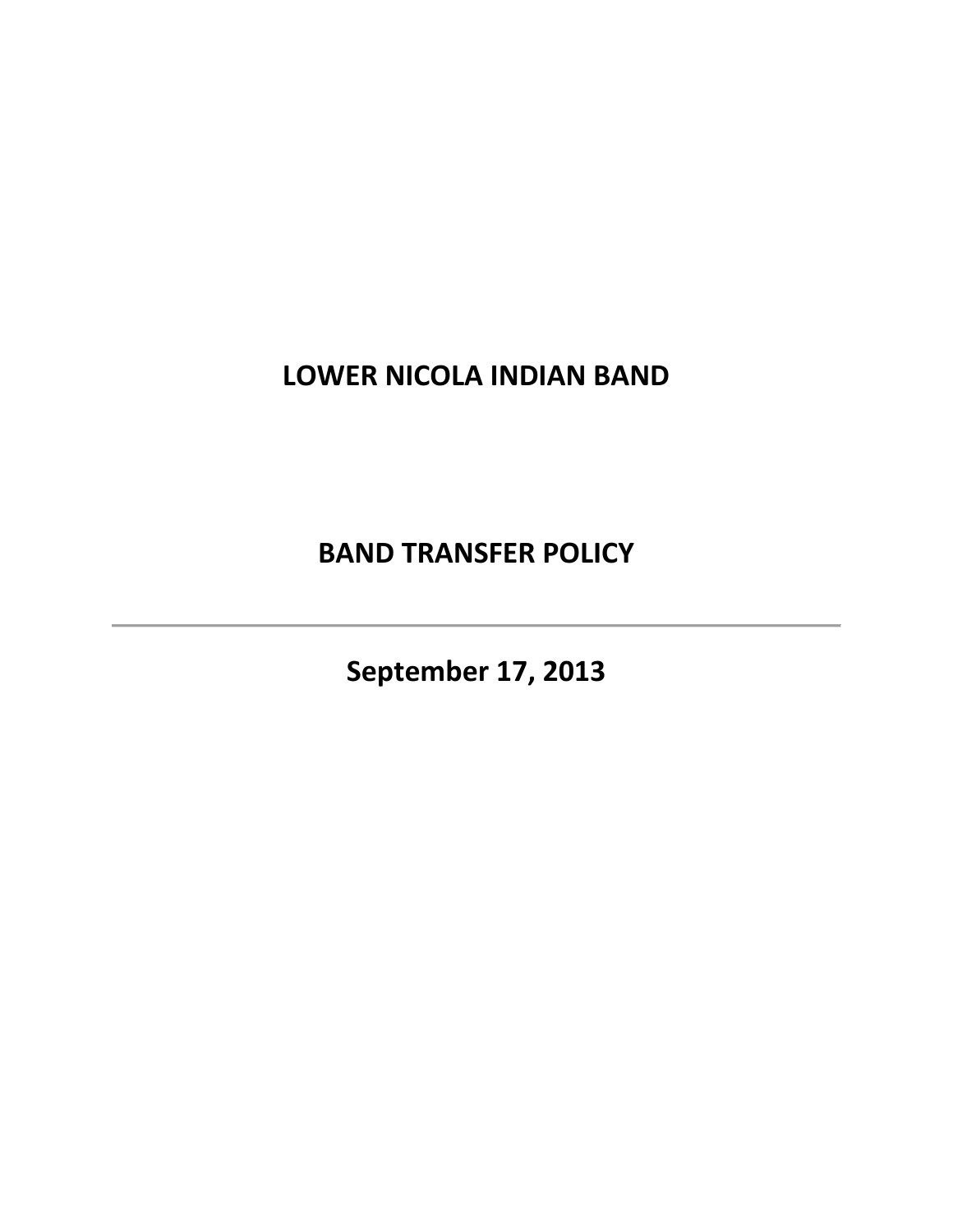#### **Table of Contents**

| 1.0  |  |  |  |  |
|------|--|--|--|--|
| 2.0  |  |  |  |  |
| 3.0  |  |  |  |  |
| 4.0  |  |  |  |  |
| 5.0  |  |  |  |  |
| 6.0  |  |  |  |  |
| 7.0  |  |  |  |  |
| 8.0  |  |  |  |  |
| 9.0  |  |  |  |  |
| 10.0 |  |  |  |  |
| 11.0 |  |  |  |  |
|      |  |  |  |  |
|      |  |  |  |  |
|      |  |  |  |  |
|      |  |  |  |  |
|      |  |  |  |  |
|      |  |  |  |  |
|      |  |  |  |  |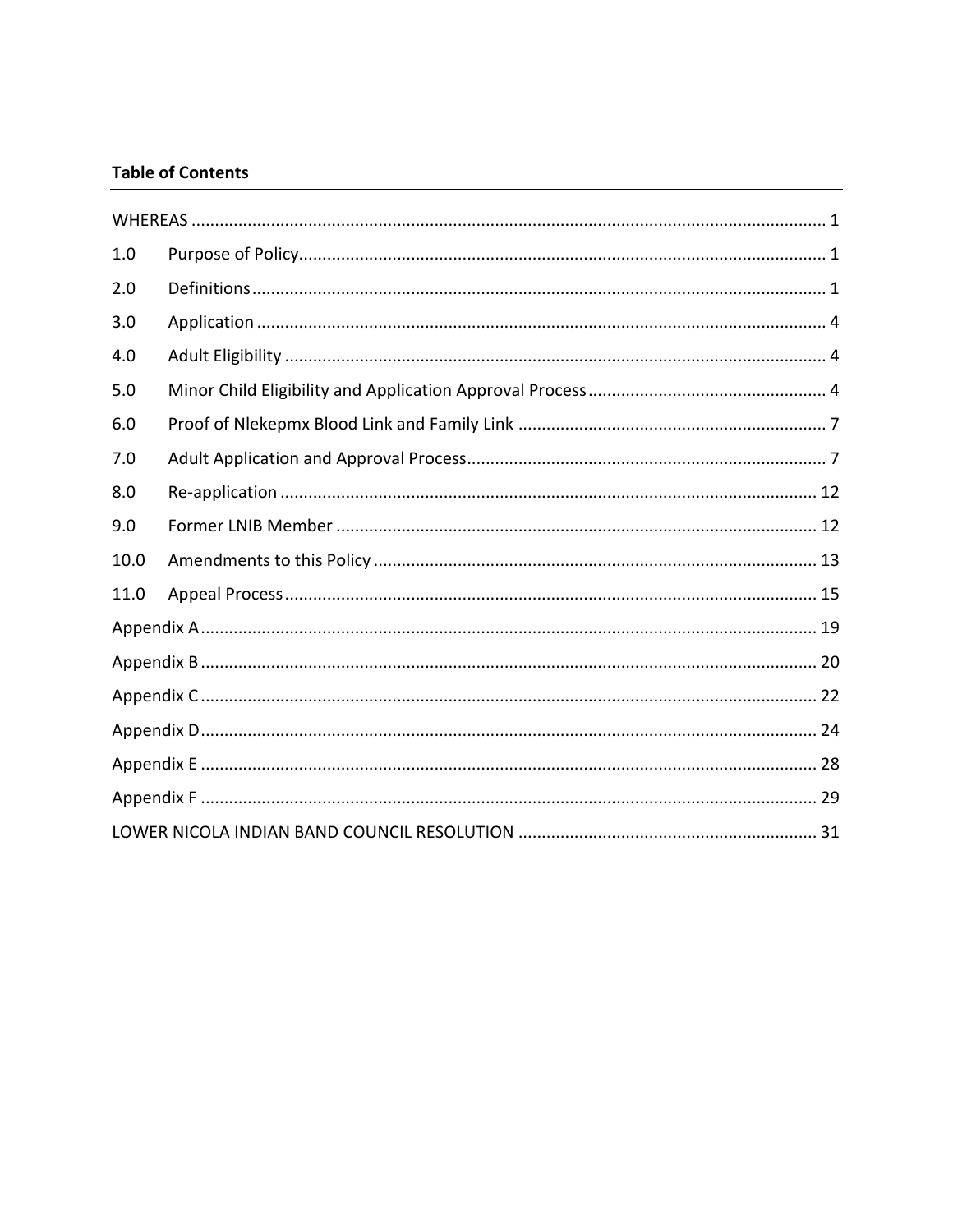## **Lower Nicola Indian Band Transfer Policy (the "Policy")**

#### <span id="page-2-0"></span>**WHEREAS**

- A. Membership of the Lower Nicola Indian Band ("LNIB") is governed pursuant to Section 11 of the *Indian Act,* R.S.C. 1985, ch. I-5 (the "*Indian Act*") and managed by Aboriginal Affairs and Northern Development Canada ("AANDC");
- B. Section 12 of the *Indian Act* provides that a Member of a Band is entitled to be transferred to, and entered on, another Band's membership list if the Band Council of the admitting Band consents;
- C. LNIB wishes to create a transparent and procedurally fair process within which LNIB will consider Transfer Applications and determine whether to consent to a Transfer Application pursuant to Section 12 of the *Indian Act;*
- D. LNIB recognizes that a Transfer Application received from a former LNIB Member may not be subject to the same process as a Transfer Application from another Band, because the former LNIB Member may have already proven his or her Nlekepmx Blood Link and Family Link.

NOW THEREFORE THE BAND COUNCIL OF THE LOWER NICOLA INDIAN BAND HEREBY ADOPTS THE FOLLOWING POLICY:

#### <span id="page-2-1"></span>**1.0 Purpose of Policy**

All transfers require the consent of a majority of at least a quorum of Band Council. The consent of Band Council to approve a transfer is obtained by strict compliance with the following procedures that will be used to guide decisions on Transfer Applications.

#### <span id="page-2-2"></span>**2.0 Definitions**

**"Appeals Committee"** means a committee comprised of the LNIB Executive Director, and an LNIB Elder and an LNIB Member, both of which are appointed by the Executive Director. The Appeals Committee is responsible for considering appeals of Band Council decisions made pursuant to Sections 5.5 and 9.3. The Appeals Committee may not include a member of Band Council.

**"Band"** means "band" as defined in the *Indian Act*;

"**Band Council**" means the duly elected council of the LNIB from time to time;

"**Band List**" means the members of LNIB maintained by AANDC and the Membership Clerk;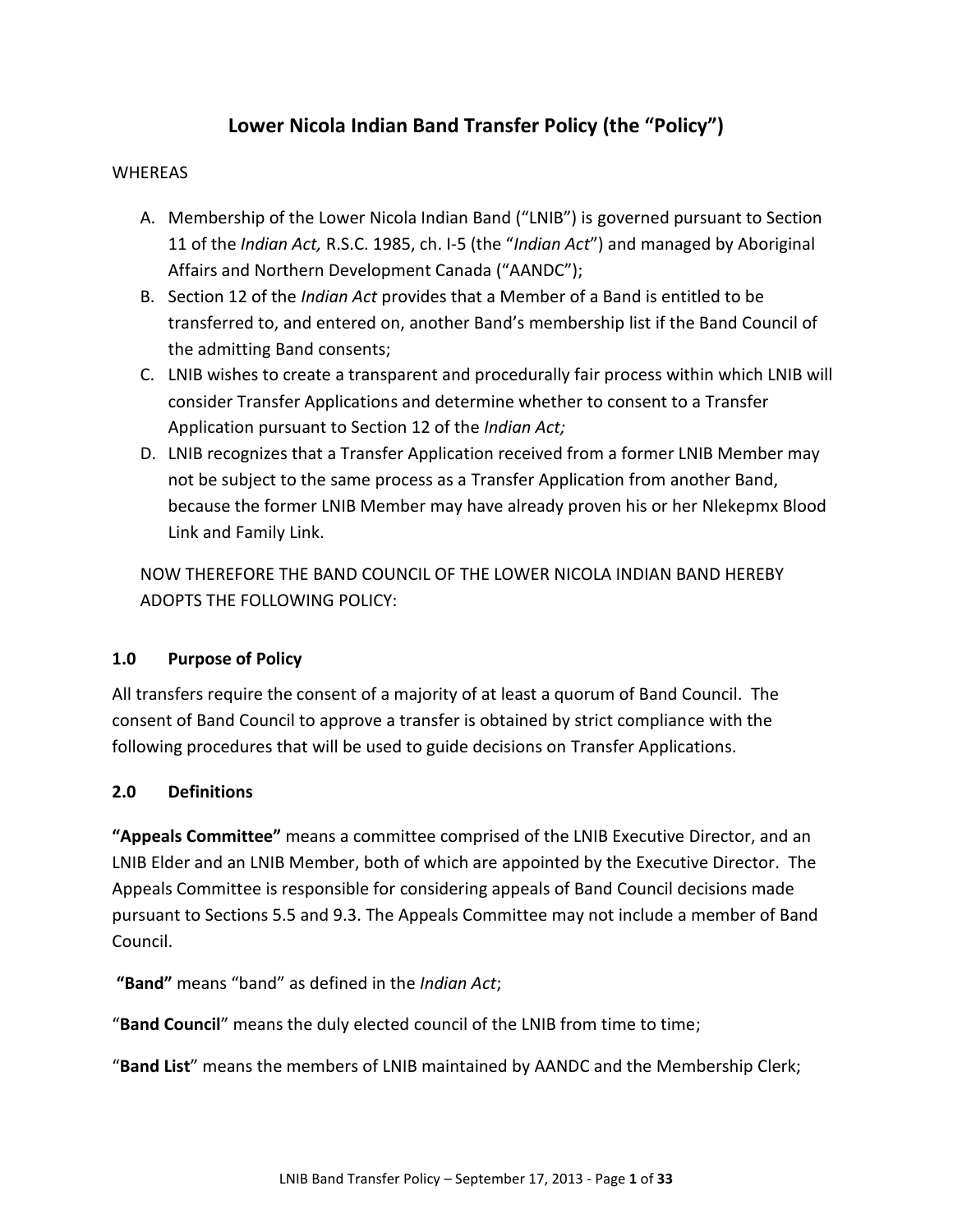"**Band Transfer Meeting**" means a meeting of LNIB Electors held for the purpose of voting on Transfer Applications as required. Band Transfer Meetings will be held on LNIB lands and held semi-annually every May and November, with the exact date to be determined by the Band Council upon request by the Membership Clerk;

"**Criminal Offense**" means a record of conviction for an indictable offence under the Criminal Code of Canada, or equivalent legislation in any other jurisdiction, except for the following:

- 1. A conviction for an offense where the person was involved in the support or defense of an Aboriginal right or title; and
- 2. A non-indictable offence which occurred while the Transfer Applicant was under 25 years of age, or for which the Transfer Applicant was convicted more than 5 years prior to the date of the Transfer Application, and in all such cases, the Transfer Applicant having served his or her sentence or probationary period, paid all applicable fines or penalties, and successfully completed all required community service or treatment programs, ordered by a court of competent jurisdiction;

"**Elector**" means, for the purpose of voting in respect of matters under this Policy, a LNIB Member who has attained eighteen (18) years of age, or older, on or before the day of the vote and who is not disqualified from voting;

"**Family Link**" means a biological connection to an LNIB Member (or person entitled to be an LNIB Member) who can demonstrate an Nlekepmx Blood Link.

**"Form Amendments"** means amendments to this Policy directed solely at correcting typographical, grammatical and formatting errors.

**"General Band Meeting"** means a meeting called by the Band Council that is open to LNIB Members, typically held to discuss matters affecting LNIB Members;

"**LNIB Member**" means a person whose name appears on the Band List or who is entitled to have his/her name appear on the Band List;

**"Member of a Band"** means "member of a band" as defined in the *Indian Act*;

"**Membership Clerk**" means the person who is employed by the LNIB to maintain the Band List and carry out certain duties under this Policy related to Transfer Applications, and includes delegates of the Membership Clerk within the LNIB membership department;

"**Minister**" means the Minister of AANDC;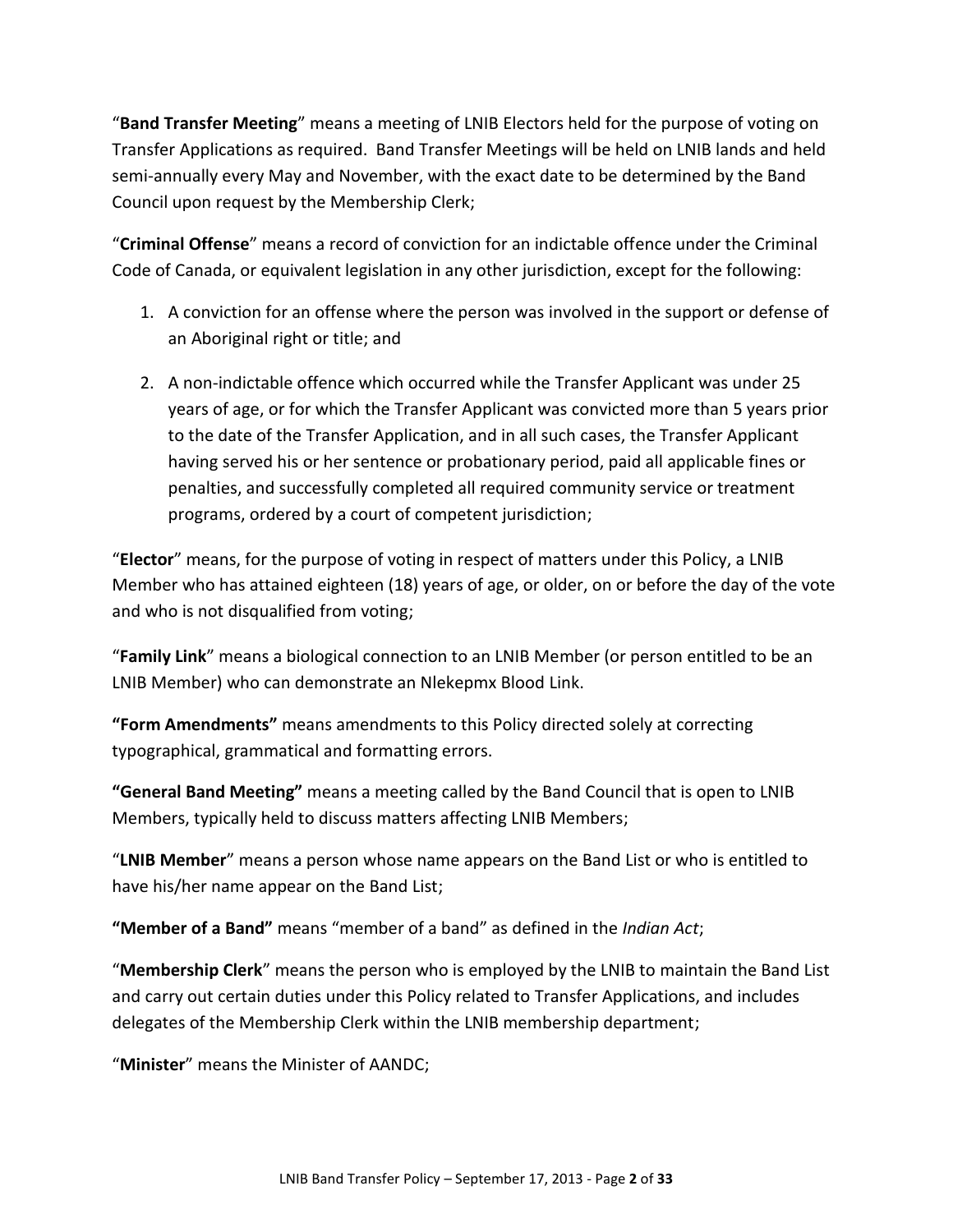**"Minor Amendments"** means amendments to this Policy that will not affect the rights or interests of any person, and are not Form Amendments;

**"Minor Child"** means a person under the age of 19 years; or a person of, or over, the age of 19 but who by reason of disability, illness or other cause, lacks the mental capacity to make his or her own decisions, and is the biological child of an LNIB Member;

**"Nlekepmx Blood Link"** means a biological connection to a person who:

- 1. Was, is, or is entitled to be, a Registered Indian;
- 2. Was, is, or is entitled to be, a band member of one of the Nlekepmx Nation Bands;
- 3. Did not acquire her right to be a Registered Indian solely as a result of marrying a Registered Indian prior to April 17, 1985; and
- 4. Did not acquire his or her right to be a band member of one of the Nlekepmx Nation Bands solely as a result of transferring into one of the Nlekepmx Nation Bands; or by being adopted by a band member of one of the Nlekepmx Nation Bands.

"**Nlekepmx Nation**" consists of the following fifteen bands:

- Boothroyd Indian Band,
- Boston Bar First Nation,
- Skuppah First Nation,
- Siska Indian Band,
- Lytton First Nation,
- Oregon Jack Creek Band,
- Spuzzum Fist Nation,
- Kanaka Bar Indian Band,
- Nicomen Indian Band,
- Nooaitch Indian Band,
- Shacken Indian Band.
- Lower Nicola Indian Band,
- Ashcroft Indian Band,
- Coldwater Indian Band, and
- Cook's Ferry Indian Band;

"**Public Notice"** means notice that is required to be posted publicly for any decision or meeting that is related to transfer of membership, and will be posted at the Band Administration Office and in the LNIB newsletter for a period of time prescribed in this Policy;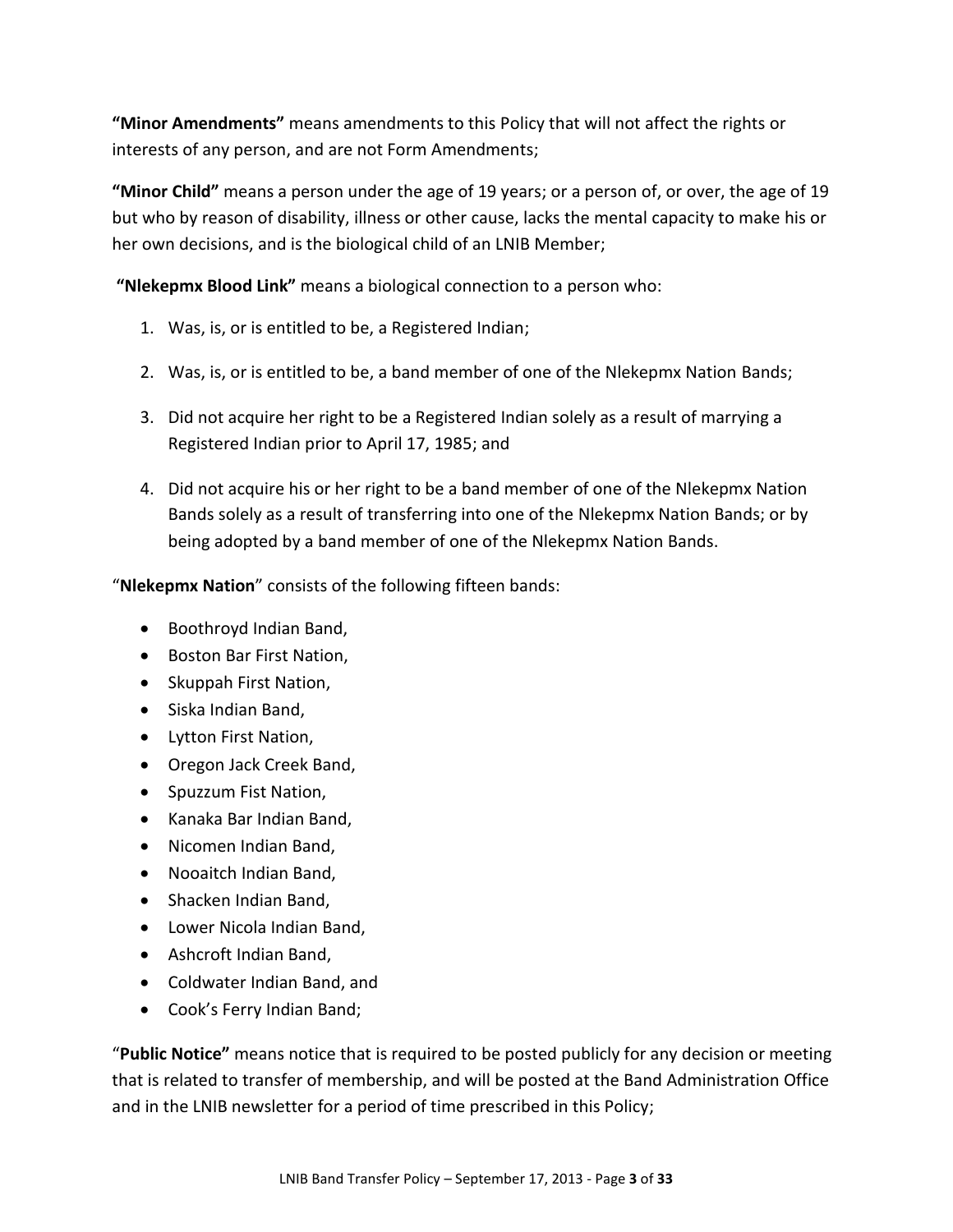"**Registered Indian**" means a person who is registered as an Indian under the *Indian Act*, as amended from time to time;

"**Substantial Amendments**" means amendments to this Policy that has the potential to affect the rights or interests of a person.

"**Transfer Applicant**" means a person who is a Member of a Band other than LNIB who applies to become an LNIB Member;

"**Transfer Application"** means an application from a Transfer Applicant to become an LNIB Member.

#### **3.0 Application**

<span id="page-5-0"></span>3.1 This Policy applies to all Transfer Applications.

#### <span id="page-5-3"></span><span id="page-5-1"></span>**4.0 Adult Eligibility**

- 4.1 Prior to the Membership Clerk considering a Transfer Application, a Transfer Applicant must meet the following requirements:
	- a) be a Registered Indian;
	- b) demonstrate a Nlekepmx Blood Link;
	- c) demonstrate a Family Link;
	- d) undergo a criminal record check at the Transfer Applicant's expense and provide written proof from the RCMP thereof to the Membership Clerk at the time of the Transfer Application that demonstrates the Transfer Applicant has not been convicted of a Criminal Offense;
	- e) where possible, to demonstrate a history of financial responsibility (See Appendix A);
	- f) complete the LNIB Questionnaire (See Appendix B);
	- g) attend at least three (3) General Band Meetings; and
	- h) participate and volunteer in at least two LNIB community events.

#### <span id="page-5-2"></span>**5.0 Minor Child Eligibility and Application Approval Process**

5.1 Subject to Sections 4.1(a), (b) and (c), and Sections [5.2,](#page-6-0) [5.3,](#page-6-1) and [5.4,](#page-6-2) upon a Minor Child's biological parent submitting a Transfer Application on the Minor Child's behalf in the prescribed form (Appendix C), and payment of a nonrefundable \$100 fee, a Minor Child will automatically be accepted as an LNIB Member.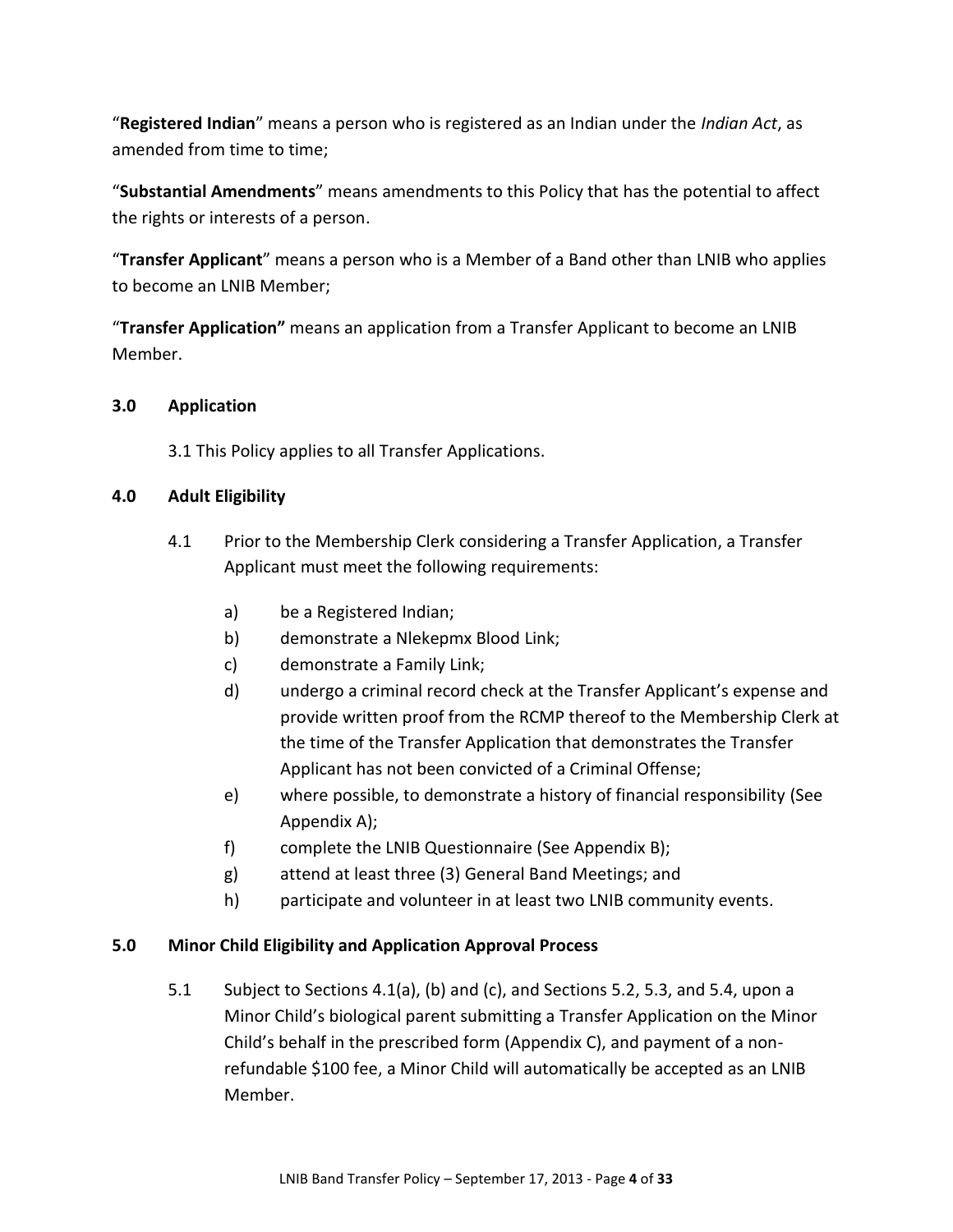- <span id="page-6-0"></span>5.2 The parents of the Minor Child must provide the following to the Membership Clerk :
	- a) a completed Transfer Application for the Minor Child, signed by both parents (Appendix C);
	- b) consent in writing confirming both of their intentions to transfer membership of the Minor Child to the LNIB; and
	- c) a long-form birth certificate for the Minor Child.
- <span id="page-6-1"></span>5.3 Where one parent or a legal guardian has legal custody of the Minor Child, that parent or legal guardian must provide the following to the Membership Clerk:
	- a) a completed Transfer Application for the Minor Child, signed by the parent or legal guardian with legal custody (Appendix C);
	- b) consent in writing confirming an intention to transfer membership of the Minor Child to the LNIB (Appendix C);
	- c) a long-form birth certificate for the Minor Child;
	- d) written evidence of legal custody of the Minor Child;
	- e) written evidence that the non-custodial parent(s) was/were contacted, or a reasonable attempt was made to contact the non-custodial parent(s), for the purpose of obtaining their consent (Appendix E); and
	- f) written evidence that three (3) calendar months has passed since the contact, or attempted contact, with the non-custodial parent(s) has taken place (Appendix E).
- <span id="page-6-2"></span>5.4 The non-custodial parent(s) may dispute the Transfer Application but must provide the Membership Clerk written details for their disagreement within three (3) calendar months from the date written notice was sent pursuant to Section 5.3. In the event that the requirements of Section [5.3](#page-6-1) are met and the non-custodial parent(s) is/are unattainable then only the one parent or legal guardian's consent is required.
- 5.5 Within 30 days of receiving all required documentation, including the Minor Child Transfer Application and all of the supporting documentation required in Sections 5.1, 5.2, 5.3 and 5.4, the Membership Clerk will provide Band Council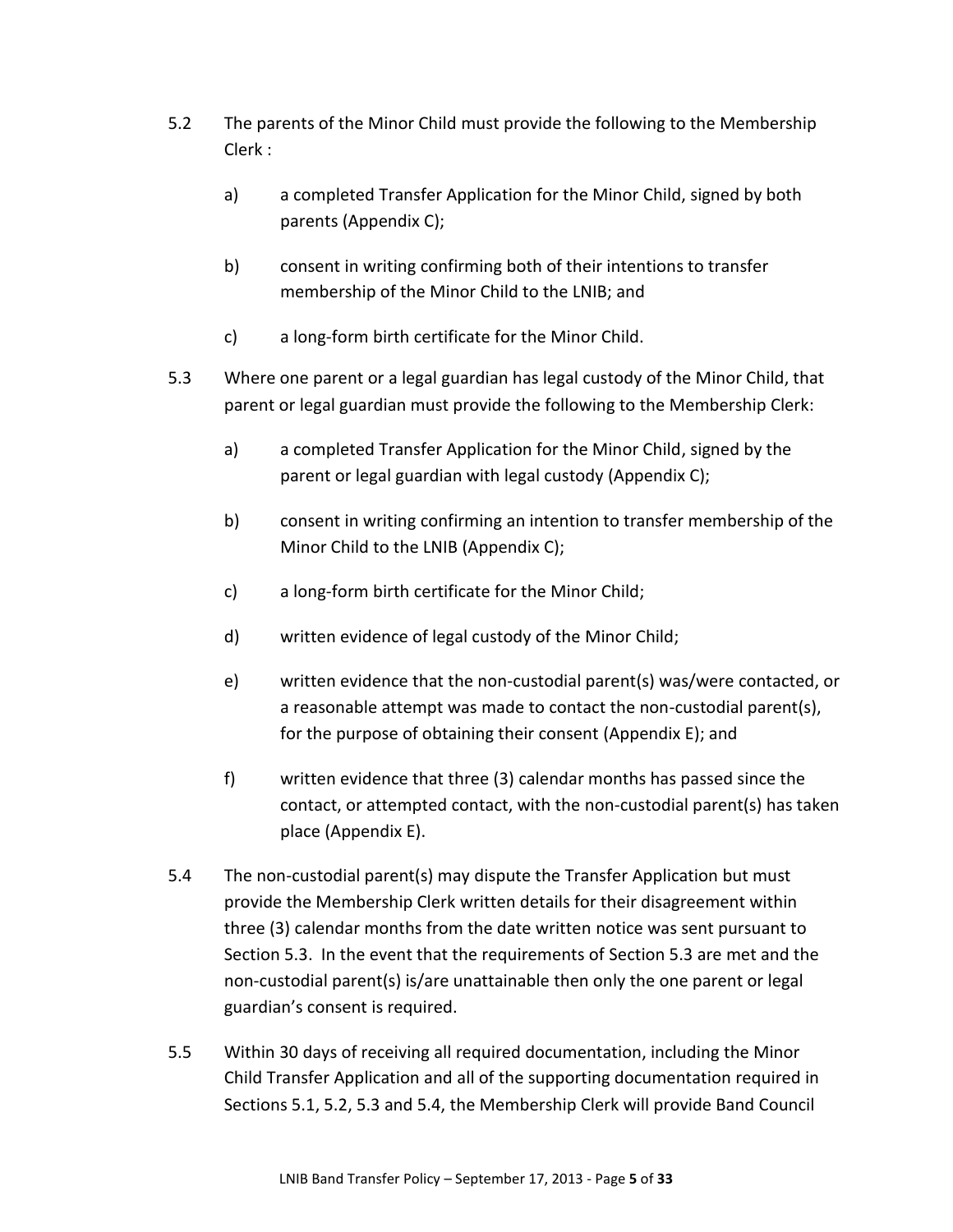with sufficient information to make a determination concerning the eligibility of the Minor Child.

- 5.6 If the Minor Child Transfer Applicant has failed to meet the eligibility requirements set out in Sections 5.1, 5.2, and 5.3, or failed to adequately address the submissions by the non-custodial parent pursuant to Section 5.4, then upon receiving the information pursuant to Section 5.5, the Band Council:
	- a) will execute a BCR citing Band Council's determination;
	- b) will provide the Minor Child Transfer Applicant, care of his or her biological parent(s) or legal guardian, with written reasons why the Minor Child Transfer Applicant failed to meet the eligibility requirements set out in Sections 5.1, 5.2 and 5.3, or failed to adequately address the submissions by the non-custodial parent;
	- c) will provide notice that the biological parent(s) or legal guardian, on behalf of the Minor Child Transfer Applicant, may respond to the Band Council within 90 days, and provide Band Council with additional supporting documentation that may impact the Band Council's determination; and
	- d) if, upon receipt of a Minor Child Transfer Applicant's further documentation, the Band Council maintains its determination that the Minor Child Transfer Applicant has failed to meet the eligibility requirements set out in Sections 5.1, 5.2 and 5.3, or failed to adequately address the submissions by the non-custodial parent, then:
		- i) within 15 days the Band Council will notify the Minor Child Transfer Applicant, care of its biological parent(s) or legal guardian, of its final decision, and;
		- ii) provide written reasons why the Minor Child Transfer Applicant failed to meet the eligibility requirements set out in Sections 5.1, 5.2 and 5.3, or failed to adequately address the submissions by the non-custodial parent.
- 5.7 If the Minor Child Transfer Applicant has met the eligibility requirements set out in Sections 5.1, 5.2 and 5.3, and adequately addressed any submissions by the non-custodial parent, then the Band Council will execute a BCR citing Band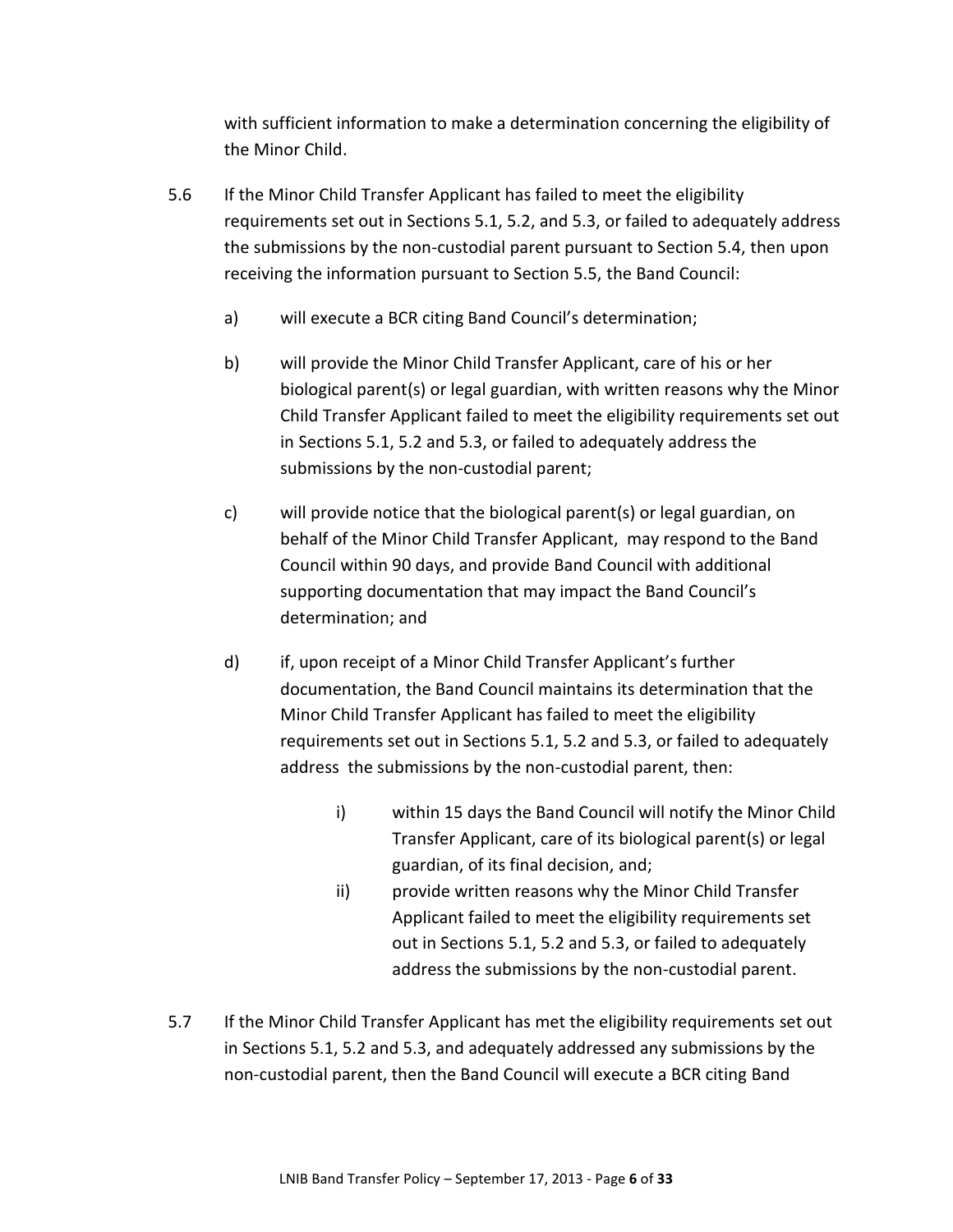Council's determination, and request the Membership Clerk to direct AANDC to add the Minor Child Transfer Applicant to the Band List.

a) If the Minor Child Transfer Applicant originates from a Band which manages its own band list under Section 10 of the *Indian Act*, and which has established by-laws for the administration of its band list, then Band Council's BCR will provide that the Minor Child Transfer Applicant has been accepted as an LNIB Member, on condition that the originating Band releases the individual within four (4) months from the date of the LNIB BCR and will execute a Band Council Resolution citing the Band Council's determination, and request the parent or legal guardian to complete a statement of consent form. The Membership Clerk will then send both documents to the AANDC office to complete the membership transfer of the Minor Child.

#### <span id="page-8-0"></span>**6.0 Proof of Nlekepmx Blood Link and Family Link**

6.1 Proof of an Nlekepmx Blood Link and a Family Link may be demonstrated by long-form birth certificates, marriage certificates, legal custody documents, affidavits, statutory declarations, or other documentary evidence.

#### <span id="page-8-2"></span><span id="page-8-1"></span>**7.0 Adult Application and Approval Process**

- 7.1 If a Transfer Applicant meets the eligibility requirements set out in Section [4.1,](#page-5-3) a Transfer Applicant must submit the following to the Membership Clerk:
	- a) a written Transfer Application in the prescribed form (Appendix D);
	- b) all supporting documentation to meet the requirements set out in Sectio[n 4.1;](#page-5-3) and
	- c) a non-refundable fee of \$250 per adult application, of which fee is separate from the criminal record check fee.
- 7.2 The Membership Clerk will, upon 15 days of receiving a Transfer Application and all required documentation, issue a notice to the Transfer Applicant confirming receipt of the Transfer Application.
- <span id="page-8-3"></span>7.3 If the Membership Clerk determines the Transfer Applicant has not met the eligibility requirements set out in Section [4.1,](#page-5-3) or has not provided the necessary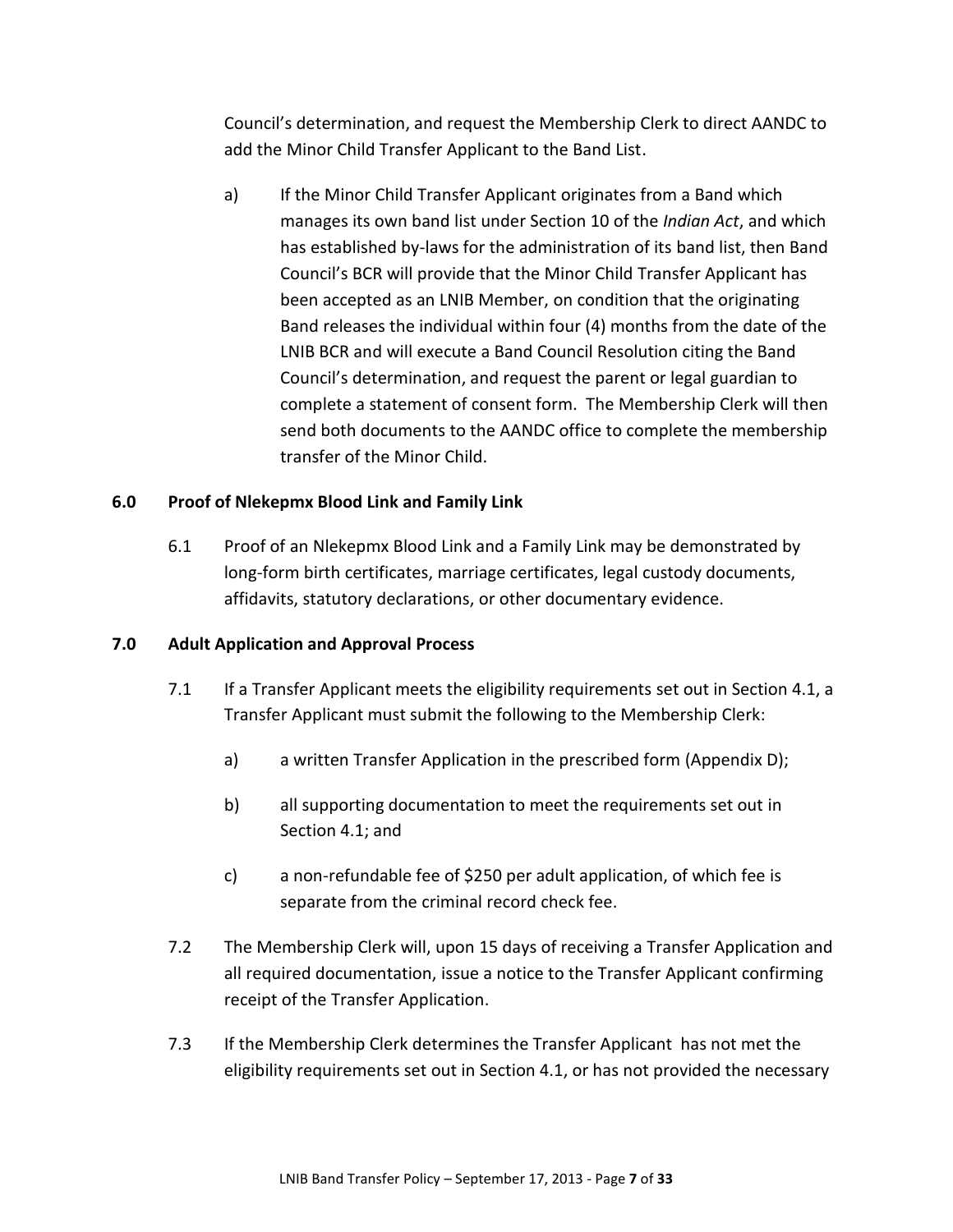documentation in support of the Transfer Application, then the Membership Clerk will notify the Transfer Applicant, and

- a) provide reasons why the Transfer Applicant failed to meet the eligibility requirements set out in Section [4.1,](#page-5-3) including whether the Transfer Applicant failed to provide the necessary supporting documentation;
- b) provide notice that the Transfer Applicant may respond to the Membership Clerk within 90 days with additional supporting documentation that may impact the Membership Clerk's determination; and
- c) if, upon receipt of a Transfer Applicant's further documentation, the Membership Clerk maintains its determination that the Transfer Applicant has failed to meet the eligibility requirements set out in Section [4.1,](#page-5-3) then:
	- (i) the Membership Clerk will notify the Transfer Applicant of its final decision; and
	- (ii) provide written reasons why the Transfer Applicant failed to meet the eligibility requirements set out in Section 4.1.
- <span id="page-9-1"></span><span id="page-9-0"></span>7.4 If the Transfer Applicant has met the eligibility requirements set out in Section [4.1,](#page-5-3) then the Membership Clerk will issue a request to the Transfer Applicant to complete and submit to the Membership Clerk the following forms:
	- a) An RCMP Consent for Disclosure of Criminal Record Information Form;
	- b) "Consent to Release Credit/Debt Information" Form (Appendix A) authorizing the affiliated Band and/or LNIB, as the case may be, to disclose information pertaining to band funds received by the Transfer Applicant from their affiliated Band or LNIB, as the case may be; and
	- c) the "Lower Nicola Indian Band Questionnaire" Form (Appendix B).
- 7.5 If the Transfer Applicant has met the eligibility requirements set out in Section [4.1](#page-5-3) and provided all necessary documents, including those pursuant to Sections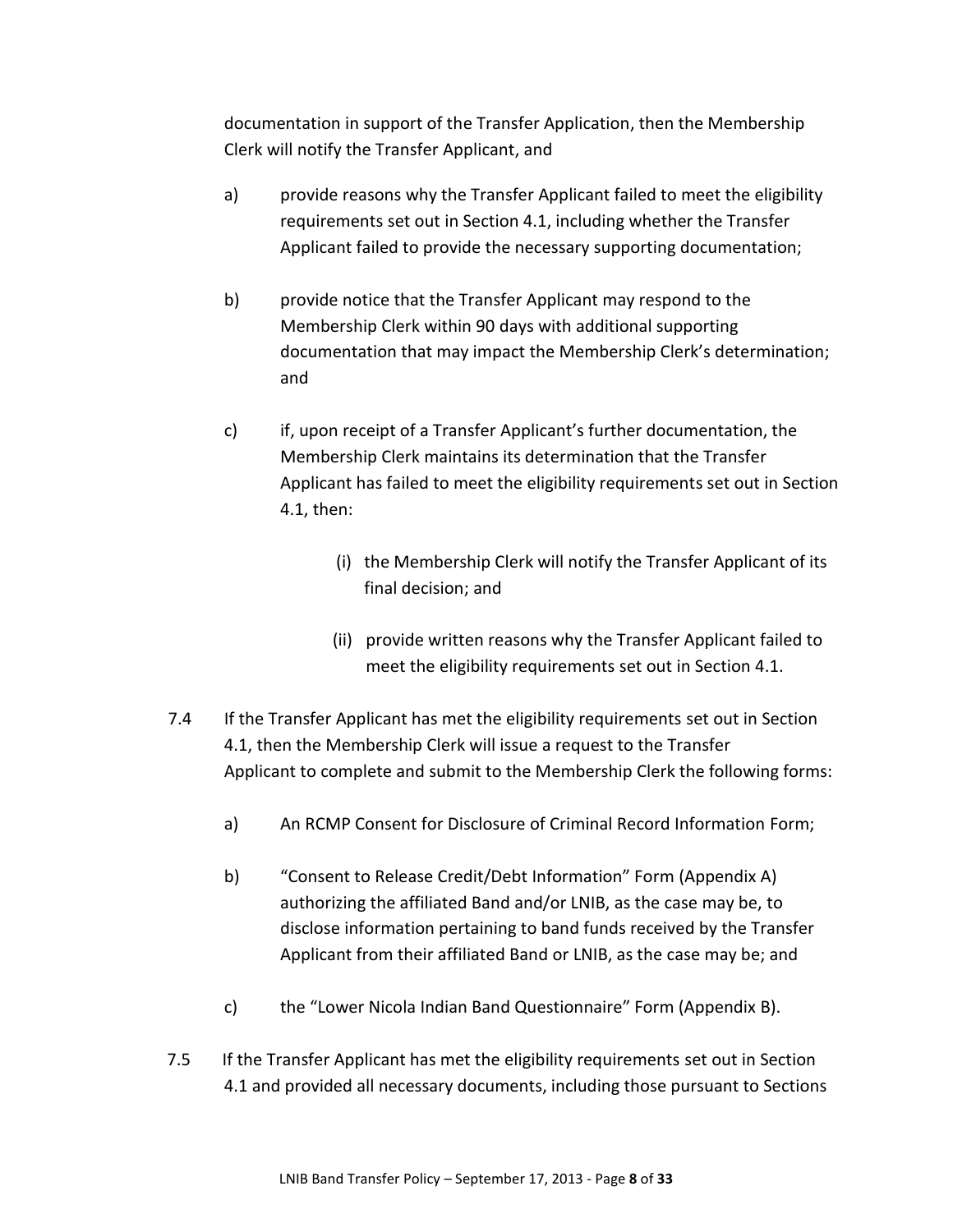4.1, 7.1 and 7.4, then the Membership Clerk will present such Transfer Application and supporting documents (with all other eligible Transfer Applications) at a Band Council Meeting. At that Band Council meeting the Membership Clerk will request the Band Council to set a date and time for the Band Transfer Meeting to consider all eligible Transfer Applications, and that the Band Council allow at least 60 days between the setting of the date and the date of the Band Transfer Meeting.

- 7.6 Once a date and time for a Band Transfer Meeting has been scheduled, the Membership Clerk will:
	- a) post a Public Notice enclosing the date, time and location of the Band Transfer Meeting 45 calendar days prior to the scheduled Band Transfer Meeting; and
	- b) notify the Transfer Applicant that a second criminal record check that is dated no earlier than three (3) weeks before the scheduled Band Transfer Meeting must be provided to supplement the Transfer Application.
- 7.7 If a Transfer Applicant is unable to attend the scheduled Band Transfer Meeting, then the Transfer Applicant must table their presentation by giving the Membership Clerk one (1) month prior written notice of their intent to reschedule. Failing to do so will result in the Transfer Applicant forfeiting their application fee and will require the Transfer Applicant to re-apply.
- 7.8 A Band Transfer Meeting will be considered duly convened if the following requirements are met:
	- a) a quorum of Band Council is maintained; and
	- b) 10% of the total Electors are present,

throughout the duration of the Band Transfer Meeting, including voting.

- 7.9 If there are fewer than 10% of the Electors present after thirty (30) minutes from the commencement of the Band Transfer Meeting, then the meeting will be postponed to another date to be set by Band Council.
- 7.10 Only those Transfer Applications that were presented to Band Council pursuant to Section 7.5 will be considered at a duly convened Band Transfer Meeting.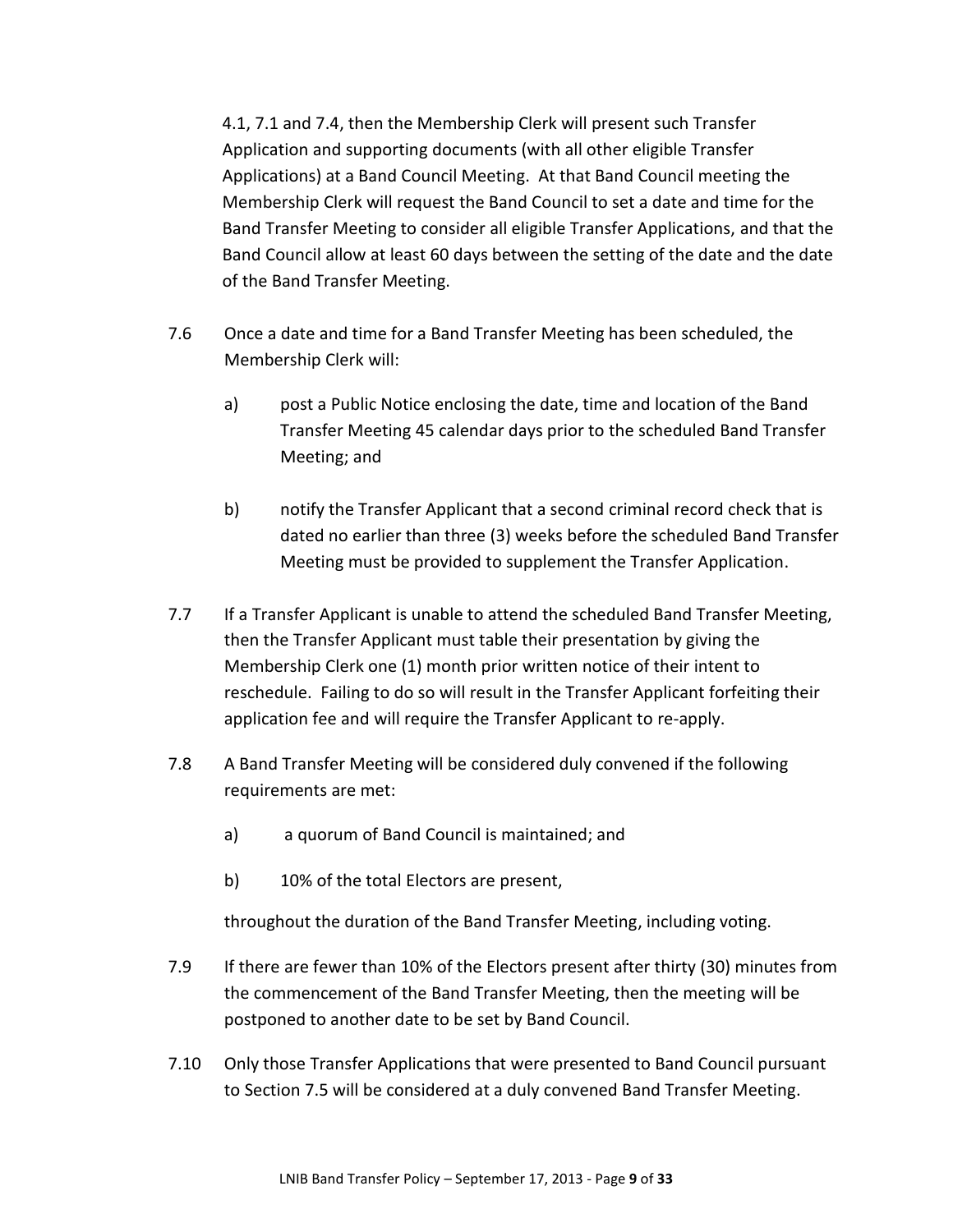- <span id="page-11-0"></span>7.11 A Transfer Applicant will make an oral presentation at the Band Transfer Meeting, that will include the following:
	- a) the Transfer Applicant's goals, objectives and reasons for the Transfer Application;
	- b) a detailed description of the Transfer Applicant's Nlekepmx Blood Link and Family Link; and
	- c) the Transfer Applicant's responses to the LNIB Questionnaire.
- <span id="page-11-1"></span>7.12 Following the Transfer Applicant's oral presentation, the Band Council and the Electors may ask the Transfer Applicant questions related to his/her Transfer Application and supporting documentation, including the documentation required in Sections [7.1](#page-8-2) and [7.4.](#page-9-0)
- 7.13 If the Transfer Applicant is unable to travel to LNIB lands for the Band Transfer Meeting, then with the prior consent of Band Council, audio and visual resources may be used to allow a live electronic presentation. In order to utilize this option, the Transfer Applicant must submit a written request to the Membership Clerk at least 30 days prior to the Band Transfer Meeting and the written request must fully describe what proposed means and equipment that the Transfer Applicant proposes to use for such a live electronic presentation. If the means and equipment can reasonably be accommodated by LNIB, the Membership Clerk will coordinate the process with the Transfer Applicant.
- 7.14 If the Transfer Applicant is adverse to public speaking, as required in Section [7.11,](#page-11-0) then the Transfer Applicant, who must be present at the Band Transfer Meeting, can designate a family member to conduct the oral presentation and answer questions posed by the Band Council and the Electors on the Transfer Applicant's behalf.
- 7.15 Electors, including Band Council, may consider the following factors when contemplating a Transfer Application:
	- a) the eligibility criteria set out in Section 4.1;
	- b) limitations on housing and land capacity;
	- c) whether the Transfer Applicant can make a valuable contribution to LNIB; and
	- d) whether the Transfer Applicant has a criminal record.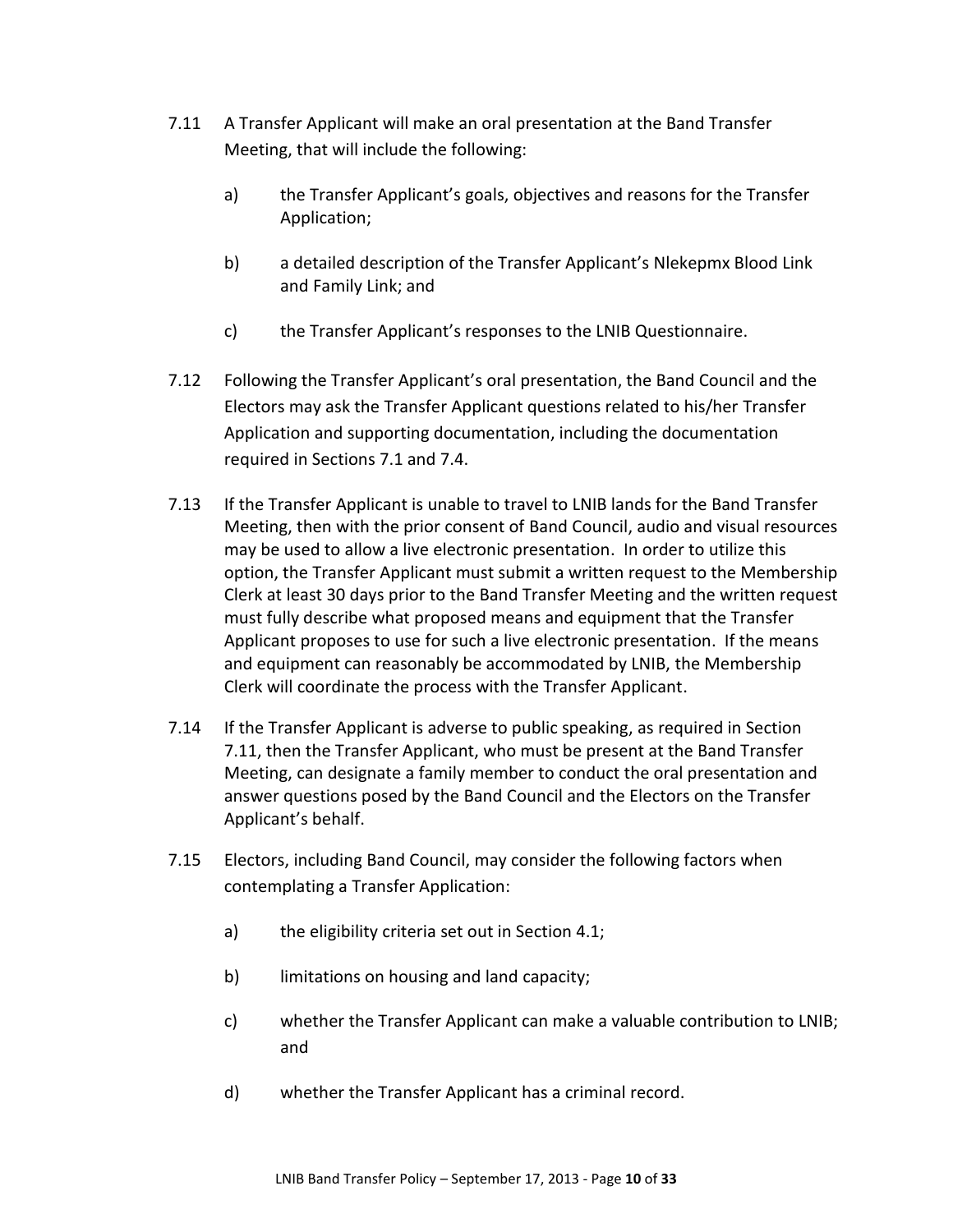- 7.16 Following the question and answer period provided at Section [7.12,](#page-11-1) the Electors may make statements regarding the candidacy of the Transfer Applicant.
- 7.17 Once the floor is closed, each Elector, including members of the Band Council, present at the Band Transfer Meeting, upon confirming their identity with LNIB voter staff, will be provided with an approved ballot on which each Elector will indicate whether they support or oppose the Transfer Applicant's Transfer Application and deposit the completed ballot in the approved and secure ballot box.
- 7.18 After all Electors present have cast their ballots the voting will close, the secured ballot boxes will be gathered by the assigned voting staff and the counting of ballots will proceed by the assigned voting staff.
- 7.19 The Transfer Applicant requires a total vote of more than 50% of the Electors, including members of the Band Council, who attend the Band Transfer Meeting to vote "Yes" for acceptance as an LNIB Member.
- 7.20 On the first business day following the Band Transfer Meeting, the Membership Clerk will:
	- a) Post a Public Notice of the results of the vote; and
	- b) Prepare a BCR for the Band Council's signature confirming and formalizing the vote to approve or reject the Transfer Application(s).
- 7.21 Within 15 days of receiving the draft BCR, the Band Council will execute the BCR and, if directed by the Electors to approve the Transfer Application, will request the Membership Clerk to advise AANDC to add the successful Transfer Applicant(s) to the Band List.
	- a) If the Transfer Applicant originates from a Band which manages its own band list under Section 10 of the *Indian Act*, and which has established by-laws for the administration of its band list, then the BCR will provide that the successful Transfer Applicant(s) has/have been accepted as an LNIB Member(s), on condition that the originating Band releases the individual(s) within four (4) months from the date of the LNIB BCR; and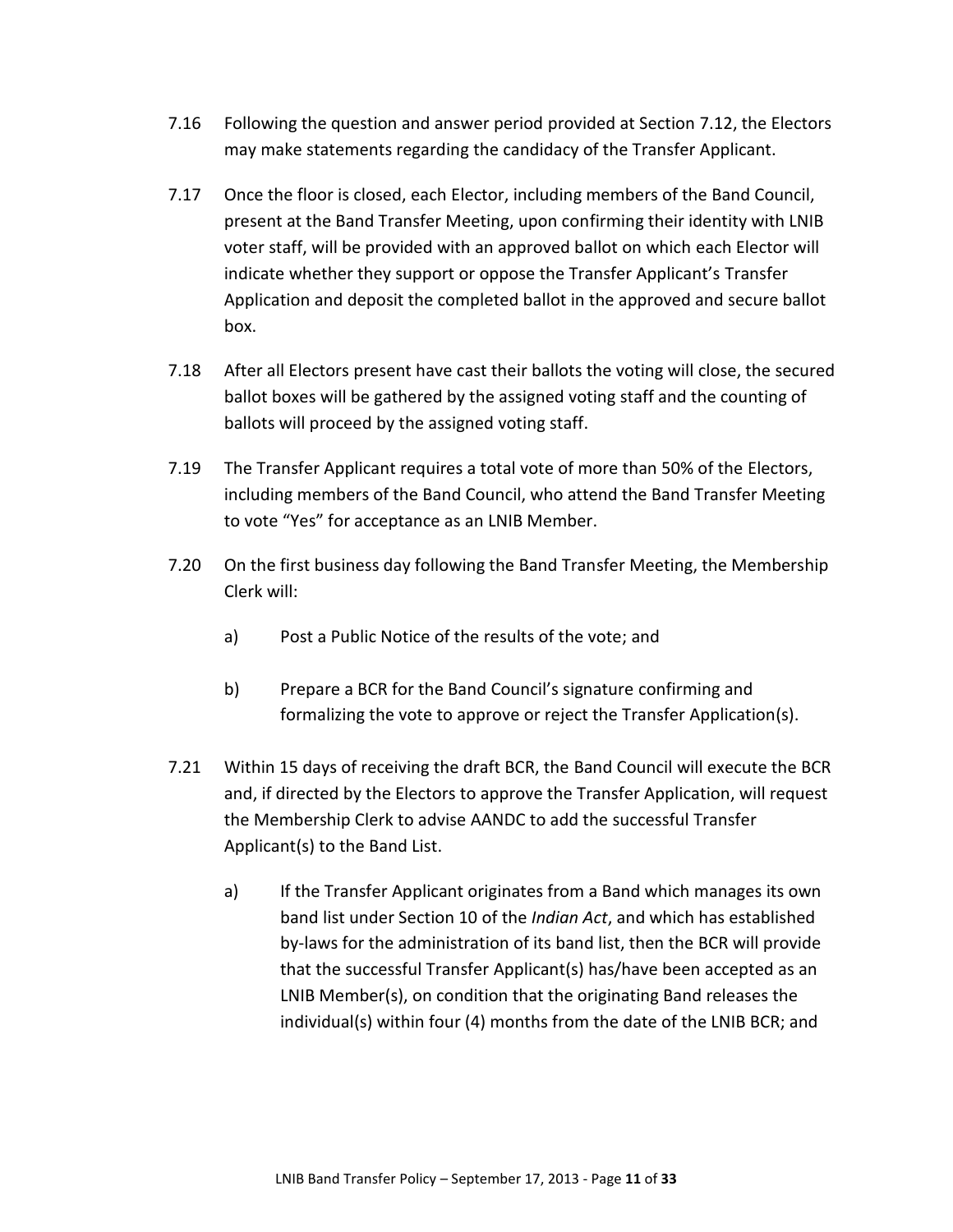b) The Membership Clerk will provide a copy of the BCR to AANDC for registration immediately, or upon receipt of the originating Band's consent.

#### <span id="page-13-3"></span><span id="page-13-0"></span>**8.0 Re-application**

- 8.1 If the Transfer Applicant's Transfer Application is denied following the voting process outlined at Section 7.0, then the Transfer Applicant may re-apply to become an LNIB Member and pay a non-refundable application fee as set out in Section 7.1c), but not before two (2) years following the Transfer Applicant's first Band Transfer Meeting.
- 8.2 A Transfer Applicant can only re-apply once following their original Transfer Application.

#### <span id="page-13-1"></span>**9.0 Former LNIB Member**

- 9.1 If the Transfer Applicant is a former LNIB Member, then the Transfer Application is not subject to the entire process set out in Section 7.0.
- <span id="page-13-2"></span>9.2 A former LNIB Member Transfer Applicant must submit the following to the Membership Clerk:
	- a) a completed page one (1) of the Transfer Application form (Appendix D);
	- b) a non-refundable fee of \$250 per adult application, of which fee is separate from the criminal record check fee;
	- c) a completed "Consent to Release Credit/Debt Information" form (Appendix A);
	- d) a criminal record check, which proves that the former LNIB Member Transfer Applicant is in compliance with 4.1(d).
- 9.3 Upon receipt of all requirements set out in Section [9.2,](#page-13-2) the Membership Clerk will present such Transfer Application and supporting documentation to the Band Council at the next available Band Council Meeting, and Band Council will:
	- a) make a determination whether to approve or reject the former LNIB Member Transfer Application;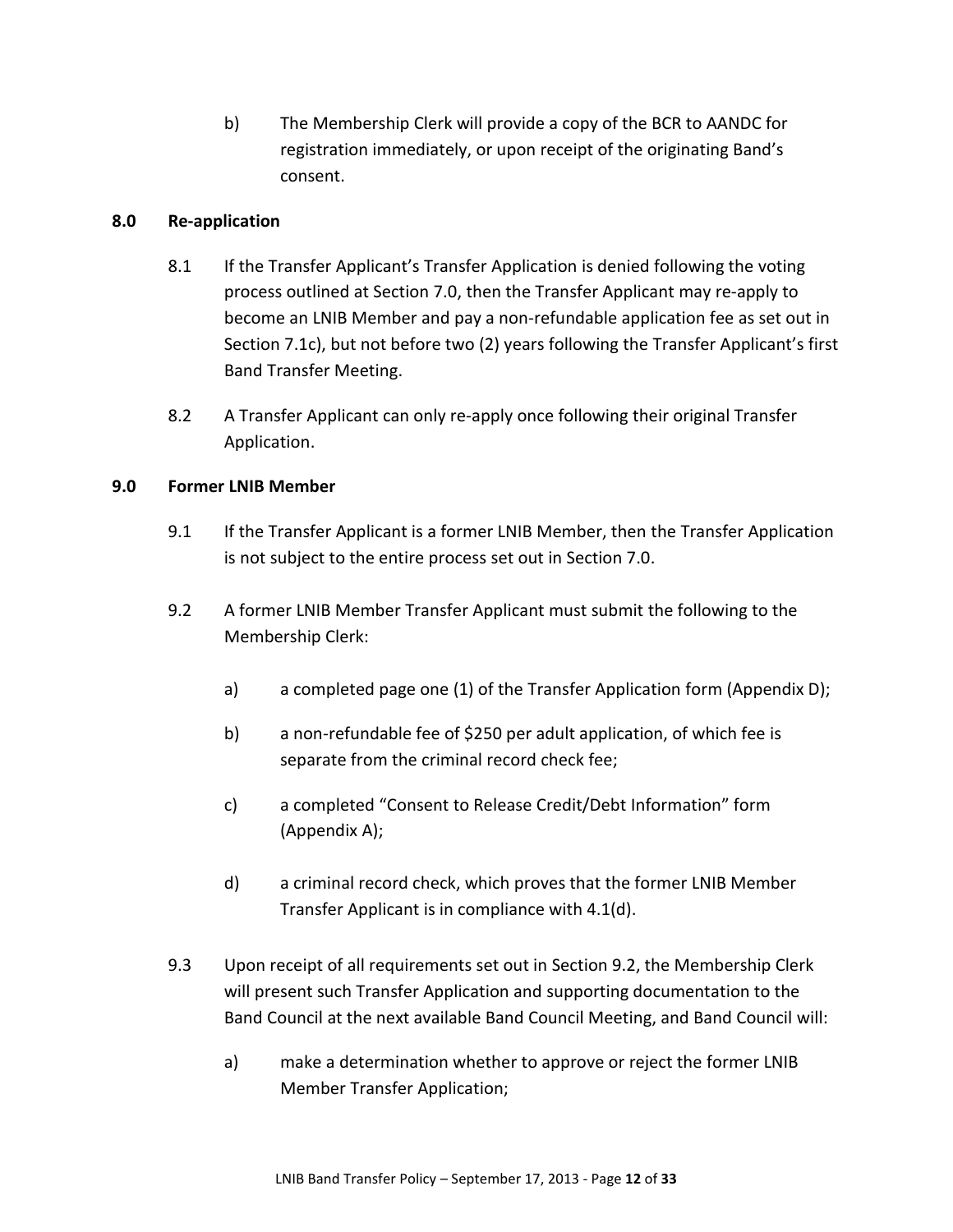- b) execute a BCR confirming its decision to approve or reject the former LINB Member Transfer Application and if the Transfer Application has been approved, advise the Membership Clerk to direct AANDC to add the successful Transfer Applicant to the Band List.
- c) at the earliest convenient time, provide the former LNIB Member Transfer Applicant with its written decision and reasons; and
- d) at the earliest convenient time, post Public Notice of the Band Council's decision and reasons for 60 days.
- 9.4 If the former LNIB Member Transfer Applicant is currently from a Band which manages its own band list under Section 10 of the *Indian Act*, and which has established by-laws for the administration of its band list, then the BCR will provide that the former LNIB Member Transfer Applicant has been accepted as an LNIB Member, on condition that the originating Band releases the individual within four (4) months from the date of the LNIB BCR and the Membership Clerk will provide a copy of the BCR to AANDC for registration immediately, or upon receipt of the originating Band's consent.

#### <span id="page-14-0"></span>**10.0 Amendments to this Policy**

- 10.1 Form Amendments to this Policy may be initiated by a BCR, or a letter from the Membership Clerk to Band Council, requesting Form Amendments, along with a list of the proposed amendment(s) and the relevant Section(s).
- 10.2 Band Council will hold a Band Council Meeting within 60 days of receiving the proposal for the Form Amendments and resolve by BCR to accept or deny the proposed Form Amendments.
- 10.3 Once Band Council has rendered a decision on the proposed Form Amendments, the Membership Clerk will implement any changes to this Policy as directed by Band Council and:
	- a) provide copies of the revised version of this Policy to the Executive Director and any department or committee as directed by the Band Council; and
	- b) post the final, revised version of this Policy as Public Notice for 60 days.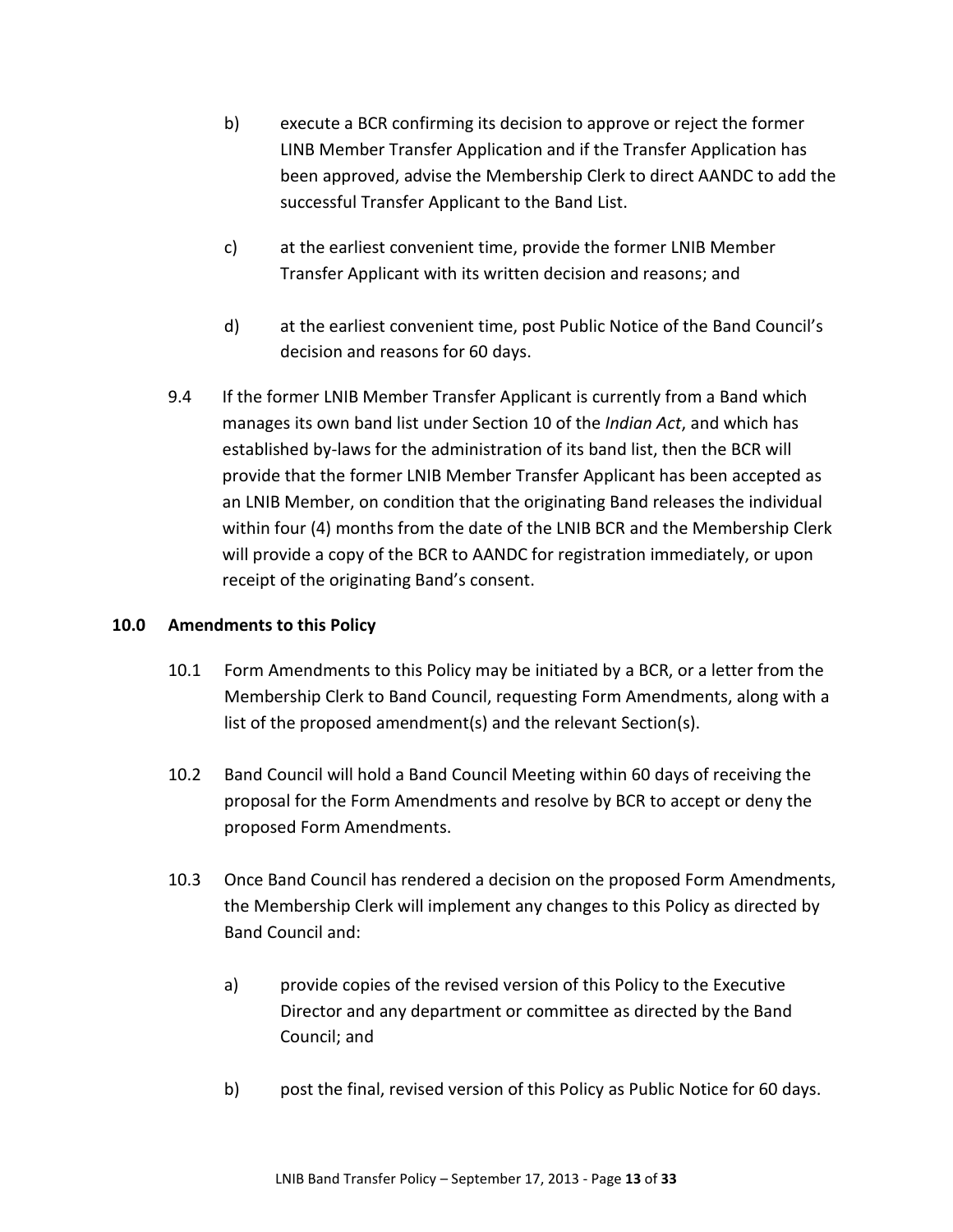- 10.4 Minor Amendments to this Policy may be initiated by a BCR, or a letter from the Membership Clerk to the Band Council, requesting a Minor Amendment, along with a list of the proposed amendment(s) and the relevant Section(s).
- <span id="page-15-0"></span>10.5 Once the Minor Amendment process has been initiated the Membership Clerk will:
	- a) provide proposed changes to the Policy in a Public Notice for 60 days; and
	- b) provide an opportunity for LNIB Members to review and provide comments on the Minor Amendments for the same 60 days.
- <span id="page-15-1"></span>10.6 Within 15 days following the completion of the 60 day review and comment period set out in Section [10.5](#page-15-0)[\(b\),](#page-15-1) the Band Council will consider comments received from LNIB Members pursuant to Section [10.5](#page-15-0)[\(b\)](#page-15-1) and render a written decision on the proposed Minor Amendments.
- 10.7 Once the Band Council has rendered a decision on the proposed Minor Amendments, the Membership Clerk will implement any changes to this Policy as directed by the Band Council and:
	- a) provide copies of the revised version of this Policy to the Executive Director and any department or committee as directed by the Band Council, and
	- b) post the final, revised version of this Policy as Public Notice for 60 days.
- 10.8 Substantial Amendments may be initiated by:
	- a) a letter from the Membership Clerk to the Band Council;
	- b) a BCR; or
	- c) a petition signed by at least 10% of the Electors,

 along with a list of the proposed Substantial Amendment(s) and the relevant Section(s).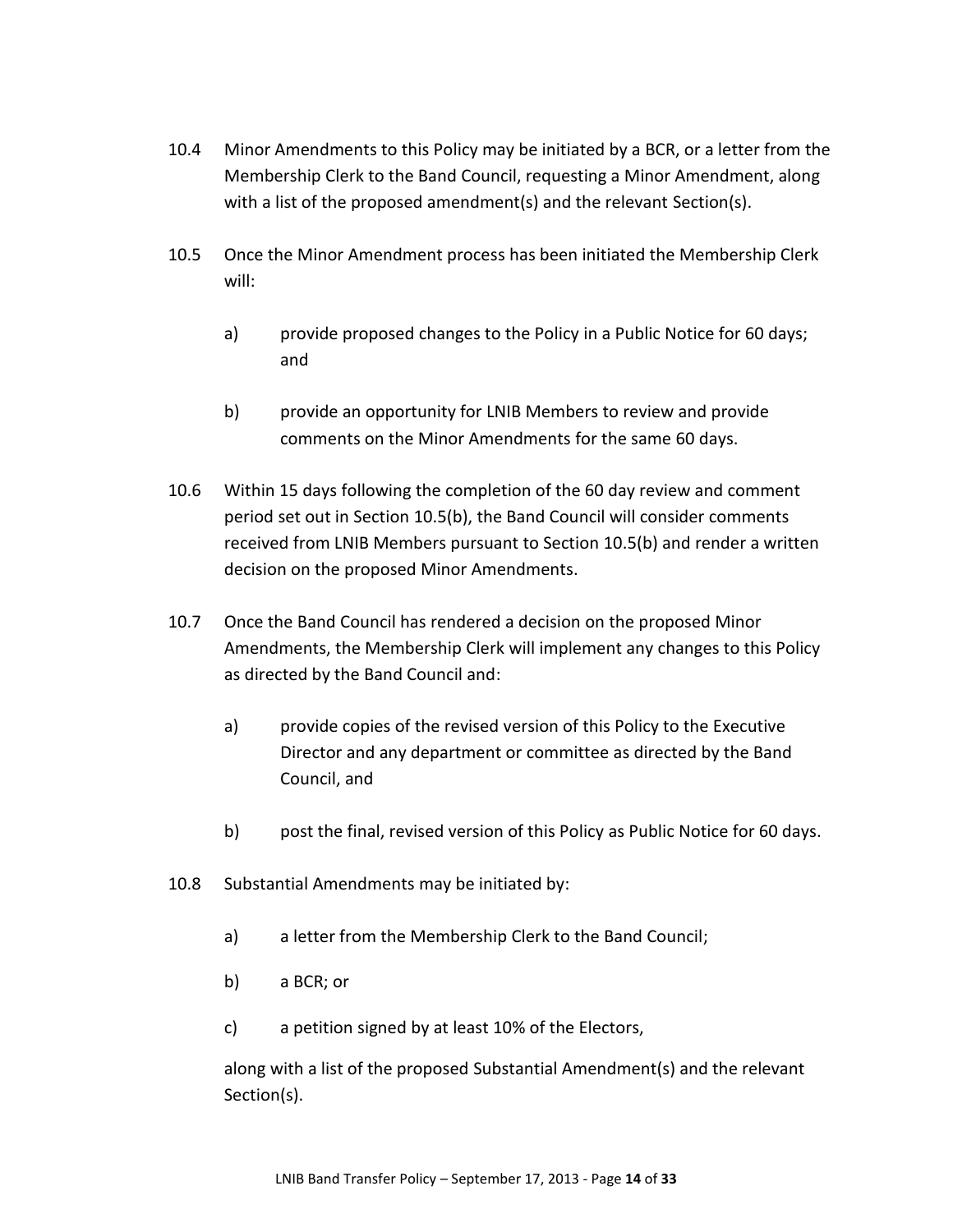- 10.9 With respect to Substantial Amendments to this Policy, Band Council will:
	- a) present the proposed Substantial Amendments at the next scheduled General Band Meeting;
	- b) post a Public Notice enclosing the proposed Substantial Amendments for 60 days following the General Band Meeting; and
	- c) set a date within the 60 day notice period for at least one LNIB community meeting at which LNIB Members may provide their comments regarding the proposed Substantial Amendments.
- 10.10 Following the 60 day notice period, the Band Council will review the proposed Substantial Amendments to this Policy along with any comments made by LNIB Members, and may request further information from the Membership Clerk and any relevant LNIB committee, and will render a decision.
- 10.11 Once the Band Council has rendered a decision, the Membership Clerk will implement any changes to this Policy as directed by the Band Council; and
	- a) provide copies of the revised version of this Policy to the Executive Director and any department or committee as directed by the Band Council; and
	- b) post a Public Notice enclosing the final, revised version of this Policy for 60 days.

#### <span id="page-16-0"></span>**11.0 Appeal Process**

- 11.1 All decisions made by the Membership Clerk pursuant to Section 7.3, the Band Council pursuant to Sections 5.5, 5.6, 5.7 and 9.3, or with respect to voting procedures provided at Section 7.0 may be appealed.
- 11.2 An appeal may be made by a Transfer Applicant, the Transfer Applicant's representative, or an LNIB Member and the onus of establishing the grounds of the appeal lies with the person making the appeal.
- <span id="page-16-1"></span>11.3 An appeal pursuant to Section[s 11.5](#page-17-0) o[r 11.8](#page-17-1) will be made in writing on the prescribed form (See Appendix F) stating the basis for the appeal, together with any supporting documentation, hand delivered, faxed or mailed to the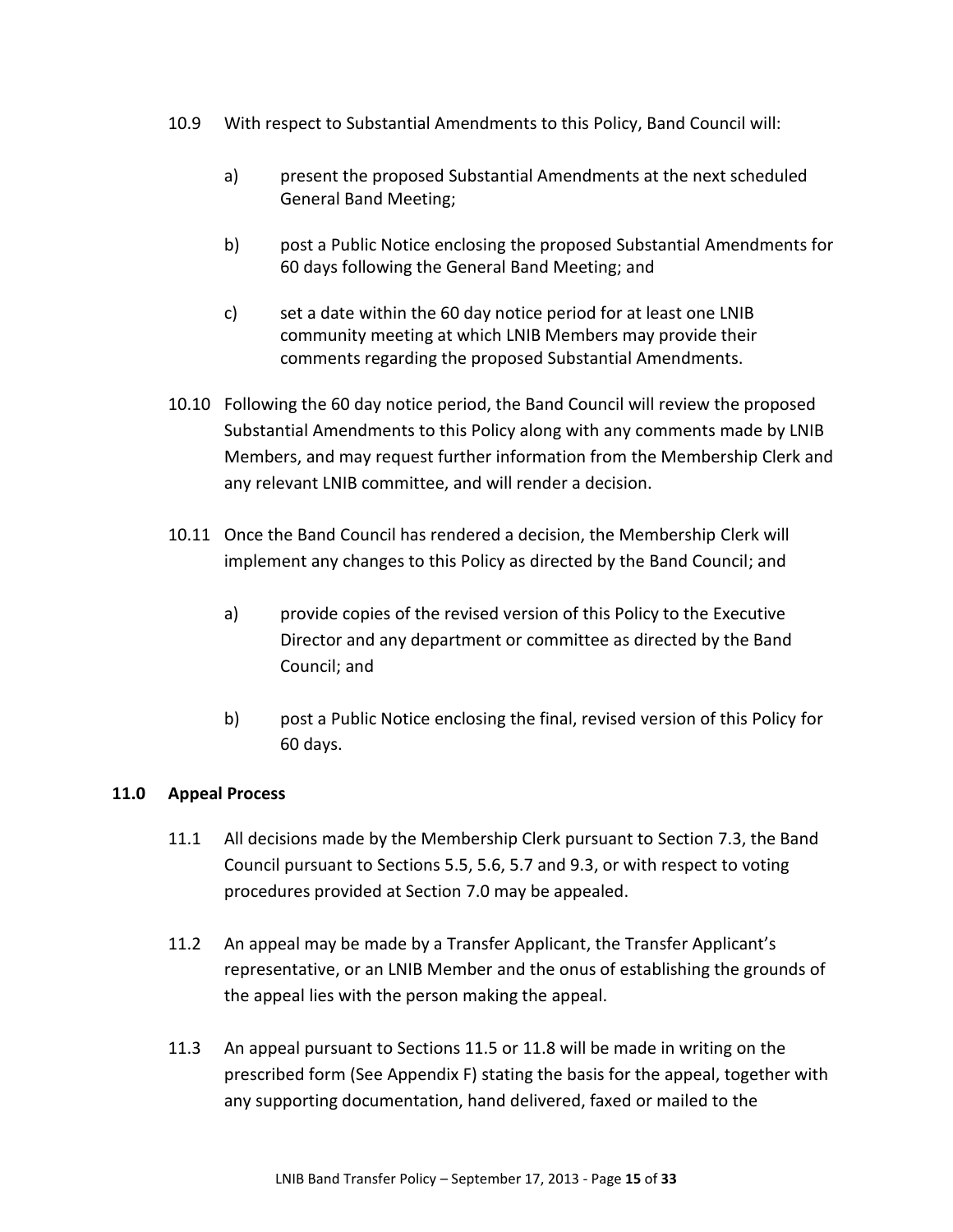Membership Clerk within 30 days from the date the decision was provided to the appellant.

- 11.4 The notice of appeal will include a deposit of \$250.00 as security for costs and deposited with the Membership Clerk.
	- a) All funds received as deposits for an appeal will be placed in the general account of the LNIB and will be used to offset expenses related to an appeal; and
	- b) If the appeal is successful, the deposit will be returned to the person who made the appeal.
- <span id="page-17-0"></span>11.5 All appeals from decisions made by the Membership Clerk pursuant to Section [7.3](#page-8-3) will be heard by the Band Council.
- <span id="page-17-2"></span>11.6 Within 30 days of Band Council receiving the notice of appeal from a Membership Clerk decision, and the appellant's package provided pursuant to Section [11.3,](#page-16-1) the Band Council will convene a meeting at which time the Band Council will make a decision on the Transfer Applicant's eligibility for LNIB Membership.
- 11.7 On the following business day after the Band Council meeting held pursuant to Section [11.6,](#page-17-2) Band Council will provide the appellant Transfer Applicant its decision in writing and with reasons, and post Public Notice of its decision that either:
	- a) the Membership Clerk's decision remains, or
	- b) the Membership Clerk's decision has been overturned and the appellant Transfer Applicant may continue with the application and approval process outlined at sections [7.4](#page-9-1) – [7.21b\).](#page-13-3)
- <span id="page-17-1"></span>11.8 All appeals of decisions made by Band Council pursuant to Sections 5.5, 5.6, 5.7 and 9.3 or with respect to voting procedures that allegedly impacted the outcome of the Electoral vote held pursuant to Section 7.0, will be heard by the Appeals Committee.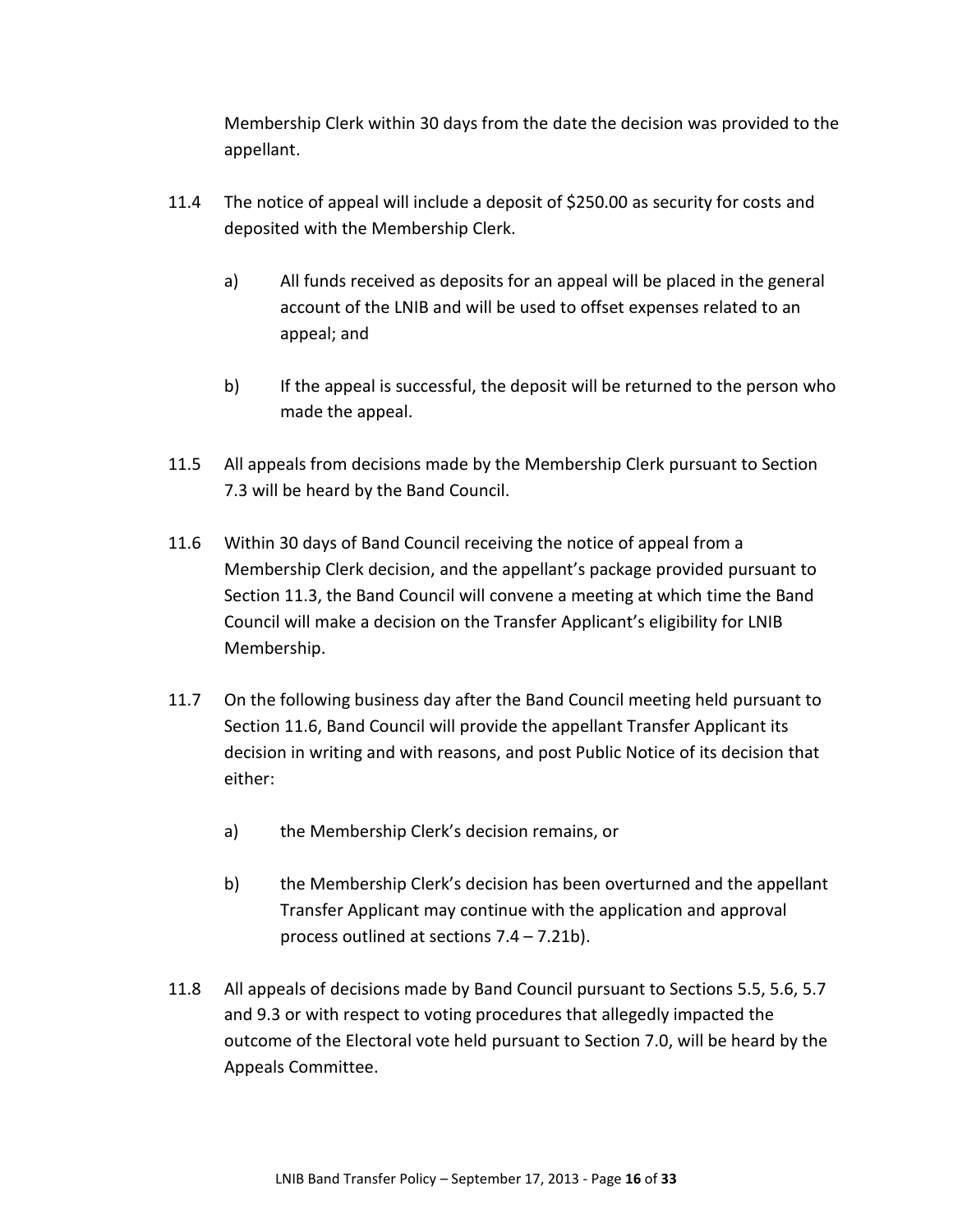- 11.9 Upon receipt of the notice of appeal and supporting documentation, the Appeals Committee will hold a hearing within 60 days.
- 11.10 At least 14 days prior to the appeal hearing, a copy of the notice of appeal and any documents relied upon will be delivered to all parties affected by the notice of appeal, including the Band Council.
- <span id="page-18-0"></span>11.11 Any parties affected by the notice of the appeal may file a reply with the Appeals Committee at least four (4) days prior to the hearing.
- 11.12 A copy of any reply filed pursuant to Section [11.11](#page-18-0) will be provided to the other parties at least two (2) days prior to the hearing.
- 11.13 The Appeals Committee may in its discretion, give directions for:
	- a) fixing the date, time and place for the hearing of the appeal;
	- b) designating the method of taking evidence, either by sworn declaration or written testimony or both;
	- c) designating what persons are to be notified and how they are to be served; and
	- d) dealing with any matter or anything else not otherwise provided for in this part of the Policy.
- 11.14 The Appeals Committee will issue a written decision with reasons:
	- a) Confirming
		- (i) the decision of the Band Council, or
		- (ii) the outcome of the Elector Vote; or
	- b) reversing the decision of the Band Council and making any order necessary to implement the decision of the Appeal Committee, including the requirement that the Membership Clerk advise AANDC that LNIB consents to the Transfer Applicant being added to the Band List; or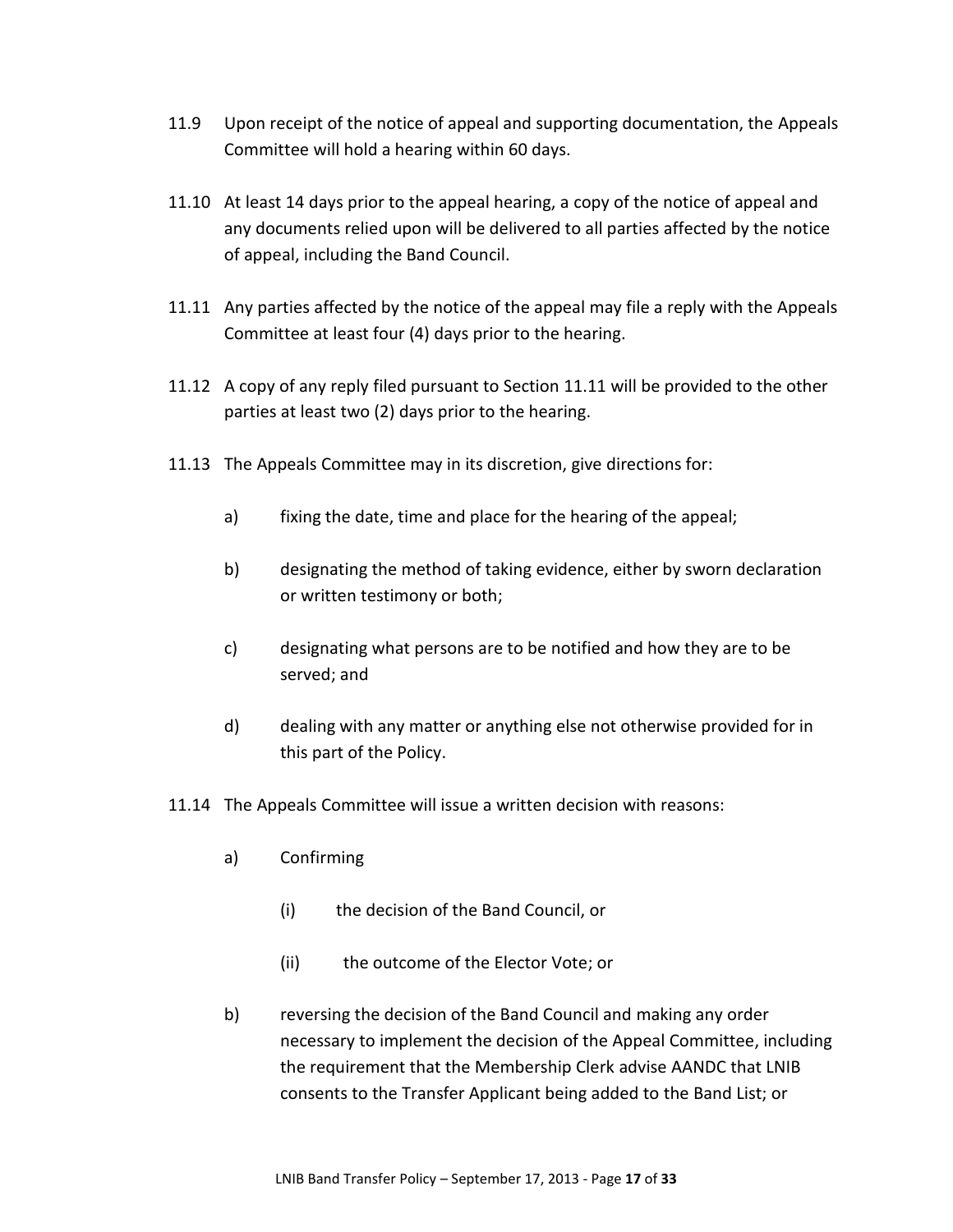- c) nullifying the Elector vote and ordering a new Elector vote subject to any necessary directions.
- 11.15 The Appeals Committee may, in its discretion, order costs for, or against, any party of the appeal, and will make a disposition of the security for costs in accordance with its order.
- 11.16 The Appeals Committee will provide a copy of the decision to the Membership Clerk who will notify the appellant, and the Transfer Applicant, if it is not the same person, of the Appeals Committee's decision, in writing and with reasons, and will post Public Notice of this decision.
- 11.17 The determination of the Appeals Committee under this Section is final and not subject to appeal.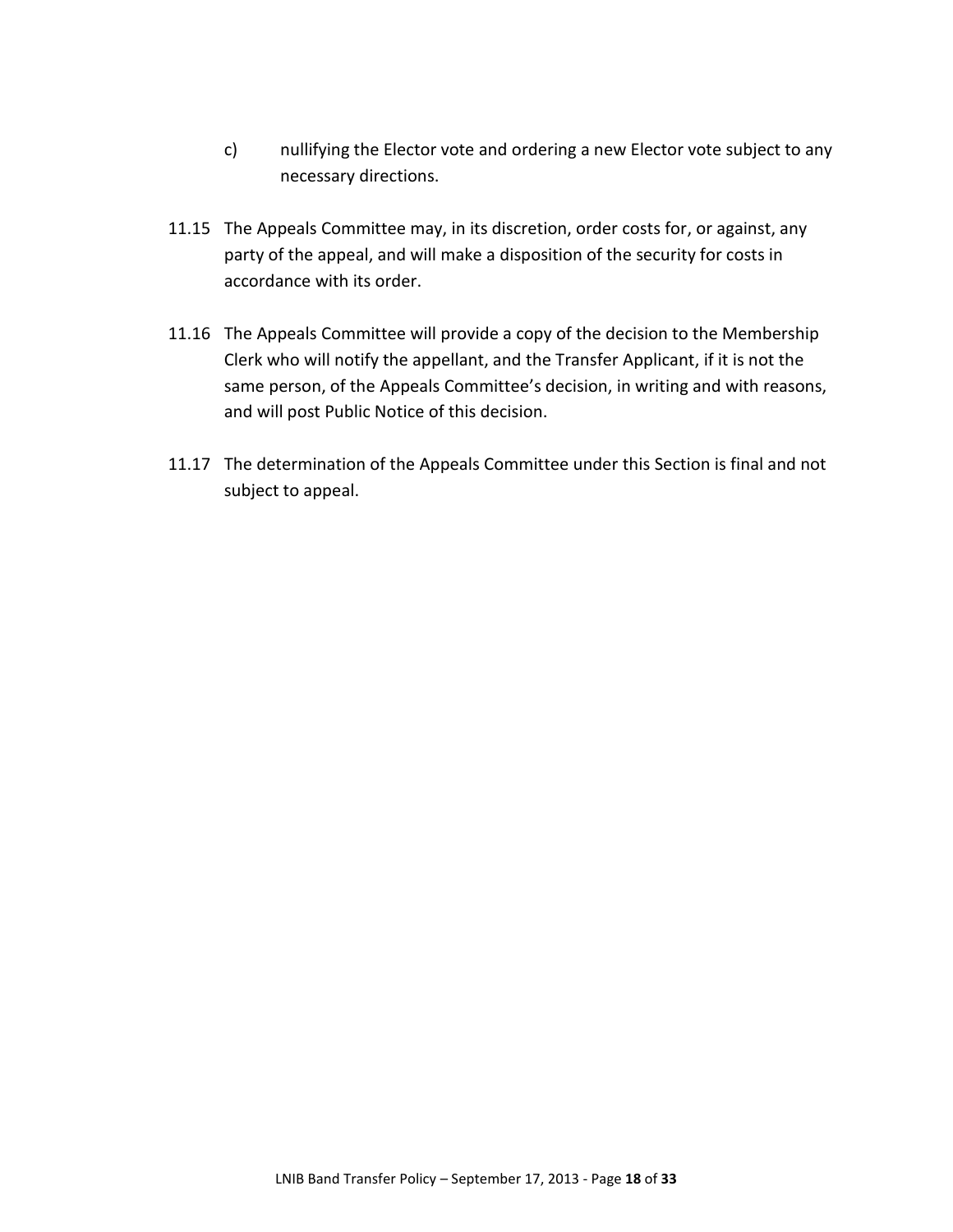### **Appendix A**

## **Lower Nicola Indian Band Consent to Release Credit/Debt Information**

<span id="page-20-0"></span>

|    | Land and the contract of the term and the term and the sense in the sense of the sense of the sense in the sen<br>(Applicant)                                                                     |                                          |  |
|----|---------------------------------------------------------------------------------------------------------------------------------------------------------------------------------------------------|------------------------------------------|--|
|    | to release credit and/or personal reports to the Membership Clerk of the Lower Nicola<br>Indian Band for the purpose of my application to transfer membership to the Lower<br>Nicola Indian Band. |                                          |  |
|    | To be completed by the originating Band:                                                                                                                                                          |                                          |  |
|    | (Applicant) give Lower Nicola Indian Band permission to access the (Applicant)                                                                                                                    |                                          |  |
|    | Following:                                                                                                                                                                                        |                                          |  |
| 1. | Does the Transfer Applicant have any outstanding debts owing to the<br>Indian Band?                                                                                                               |                                          |  |
|    |                                                                                                                                                                                                   |                                          |  |
| 2. | Has the Transfer Applicant participated in any program funding? If yes, what<br>program(s) and what amount(s) has the Transfer Applicant received?                                                |                                          |  |
|    |                                                                                                                                                                                                   |                                          |  |
|    | Band Transfer Applicant Print Full Name                                                                                                                                                           | <b>Band Transfer Applicant Signature</b> |  |
|    | <b>Witness Print Full Name</b>                                                                                                                                                                    | <b>Witness Signature</b>                 |  |
|    | Indian Registry Administrator Print Full Name                                                                                                                                                     | Indian Registry Administrator Signature  |  |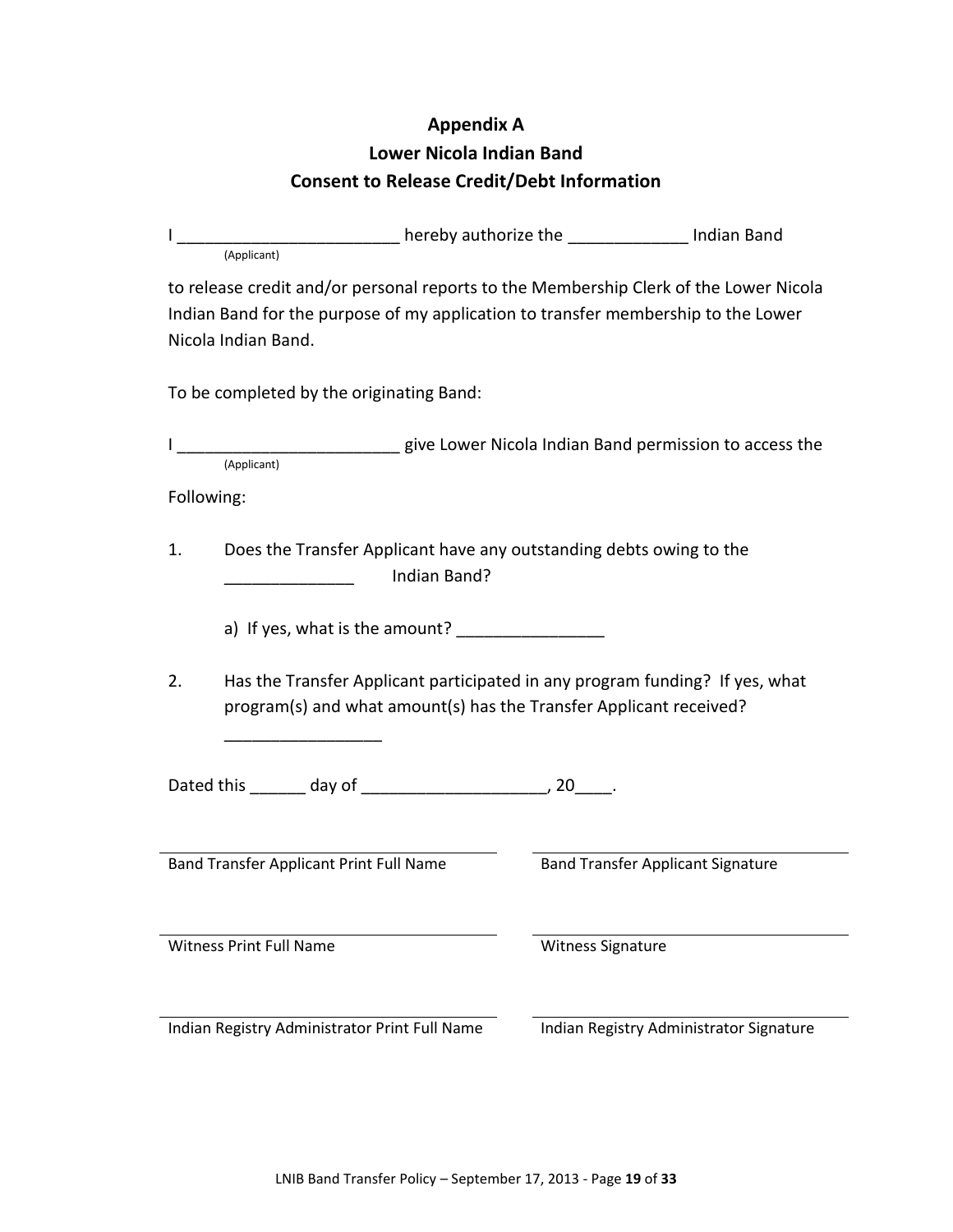# **Appendix B LOWER NICOLA INDIAN BAND BAND QUESTIONNAIRE**

#### <span id="page-21-0"></span>Purpose:

As part of the Application for Membership to the Lower Nicola Indian Band ("LNIB"), Band Council and LNIB Members will want to know more about you and your plans for the future and determine what you will need to be part of this Community.

In addition, at the Band Transfer Meeting, LNIB Members will also ask questions about you and your family. This questionnaire will help you prepare for the meeting:

- 1. What is your reason for transferring into LNIB? (e.g.: family link, land, Education funding or personal reasons).
- 2. Do you have any outstanding debts with your current or any other First Nation band? (e.g. rental arrears, housing arrears, personal loans from the First Nation).
- 3. Do you have any outstanding debts with LNIB? (e.g. rental arrears, account payables.)
- 4. In previous years have you applied for and received any education funding from your current band? If so how much funding did you personally receive and how many years of education funding did you receive in total? Did you complete your education program, and if not, why?
- 5. What other type of funding allocation or loans have you received from your current First Nation if any? (e.g. business loans, housing loans, agricultural loans)
- 6. Are you wishing to apply for any Education funding from LNIB if you are accepted as an LNIB Member.
- 7. What is your current level of completed education? (e.g. elementary school, high school, post-secondary, university)
- 8. Have you been a registered member of any other First Nation bands prior to the one that you are currently registered with? If so why did you transfer out for the previous First Nation band?
- 9. Do you have any future plans on building your own home on the LNIB reserve or applying for housing loan allocation on your own, or with family who owns LNIB land by traditional ownership or certificate of possession?
- 10. Where will you live when you become a member with LNIB?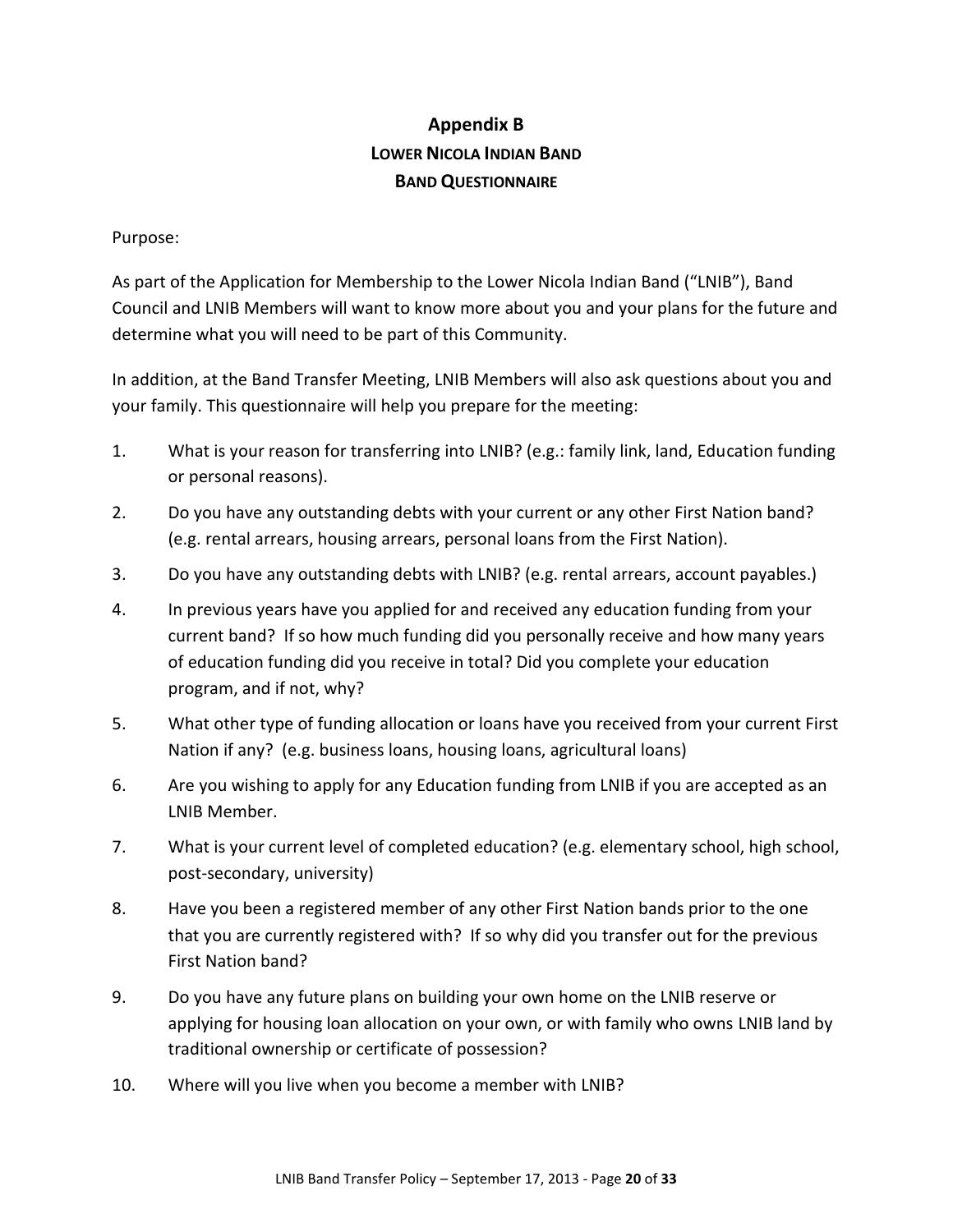- 11. What type of accommodation will you need?
- 12. Will you have family members joining you to live on reserve at LNIB?
- 13. Do you have family who are already members of LNIB? Please provide names of those people.
- 14. Do you have full-time, part-time employment or are you unemployed and currently searching for work?
- 15. What type of work are you presently employed in?
- 16. Who is your current employer?
- 17. Do you have a job to go to when you transfer to LNIB?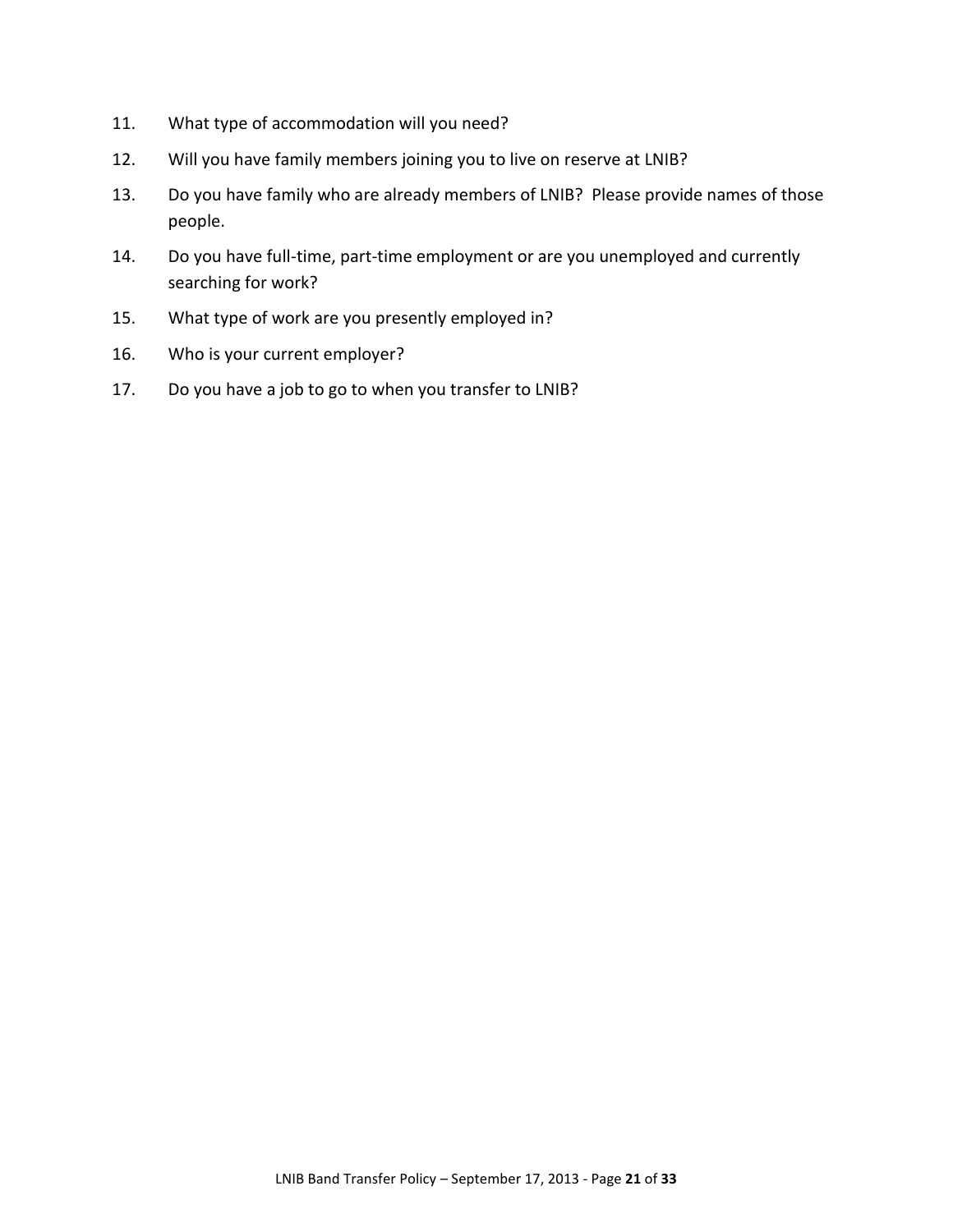### **Appendix C Lower Nicola Indian Band Minor Child Transfer Application Form**

<span id="page-23-0"></span>We/I have reviewed Section 5.0 of the Lower Nicola Indian Band Transfer Policy and believe that our/my biological child is eligible for membership with the Lower Nicola Indian Band. We/I make this application as biological parent(s) on behalf of the Transfer Applicant who is under the age of 19 years or is mentally incompetent within the meaning of a Minor Child, as defined in the Lower Nicola Indian Band Transfer Policy. We/I request that the Transfer Applicant be registered in the Lower Nicola Indian Band, and if our/my Minor Child meets the eligibility requirements, we/I provide our consent to our Minor Child being so registered.

We/I have appended to this application all of the documentation required under Section 5.0 of the Lower Nicola Indian Band Transfer Policy.

Signature of parents (at least one must sign)

| 1. | Date |
|----|------|
| 2. | Date |
|    |      |

**If more space if required, enter additional information on a separate sheet of paper and attach it to this form.**

| <b>INFORMATION ABOUT THE CHILD</b>                    |                        |                                                    |                       |  |
|-------------------------------------------------------|------------------------|----------------------------------------------------|-----------------------|--|
| <b>Family name of child</b>                           | Given name(s) of child |                                                    | Child's date of birth |  |
|                                                       |                        |                                                    |                       |  |
|                                                       |                        |                                                    |                       |  |
|                                                       |                        |                                                    | YYYY/MM/DD            |  |
|                                                       |                        |                                                    |                       |  |
| If the Band the Minor Child is currently registered   |                        | Is the Band the Minor Child is transferring out of |                       |  |
| with governs their membership under s. 10 of the      |                        | governed by s. 10 of the Indian Act?               |                       |  |
| Indian Act, you will need to get a BCR from your band |                        | Yes $\_\_$                                         |                       |  |
| confirming that they have removed you from their      |                        |                                                    |                       |  |
| membership list.                                      |                        | No                                                 |                       |  |
|                                                       |                        | Do not know                                        |                       |  |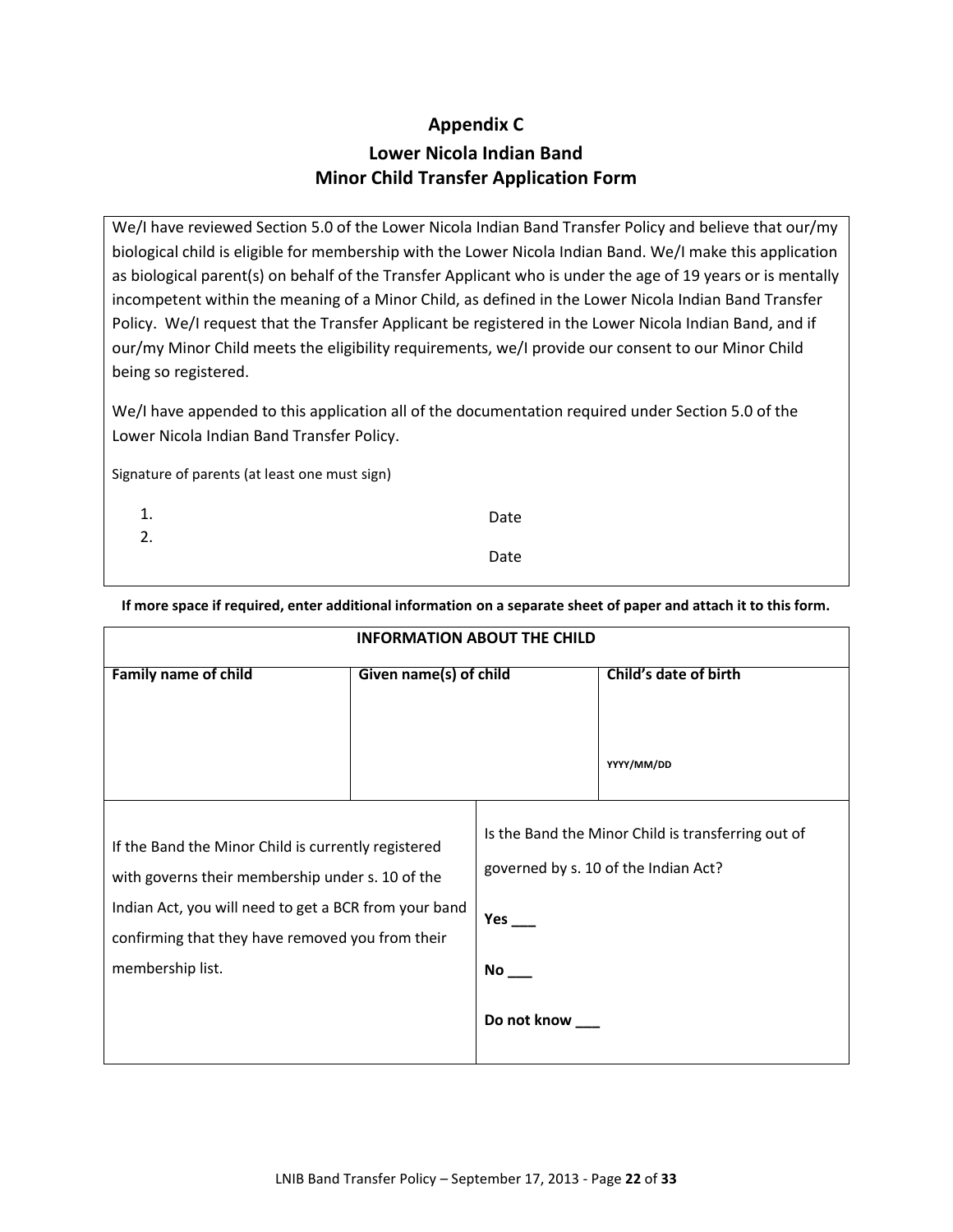|                                      | <b>FATHER OF THE CHILD'S INFORMATION</b> |                         |                                            |  |
|--------------------------------------|------------------------------------------|-------------------------|--------------------------------------------|--|
| <b>Family Name of father</b>         |                                          | Given name(s) of father |                                            |  |
| Father's date of birth<br>YYYY/MM/DD | Father's band name (if applicable)       |                         | <b>Father's Status no. (if applicable)</b> |  |
|                                      |                                          |                         |                                            |  |
| Family name of father's father       |                                          |                         | Given name(s) of father's father           |  |
| Family name of father's mother       |                                          |                         | Given name(s) of father's mother           |  |

| <b>MOTHER OF THE CHILD'S INFORMATION</b> |                                     |                         |                                     |
|------------------------------------------|-------------------------------------|-------------------------|-------------------------------------|
| <b>Maiden name of mother</b>             |                                     | Given name(s) of mother |                                     |
| Mother's date of birth<br>YYYY/MM/DD     | Mother's bands name (if applicable) |                         | Mother's Status no. (if applicable) |
| Family name of mother's father           |                                     |                         | Given name(s) of mother's father    |
| Family name of mother's mother           |                                     |                         | Given name(s) of mother's father    |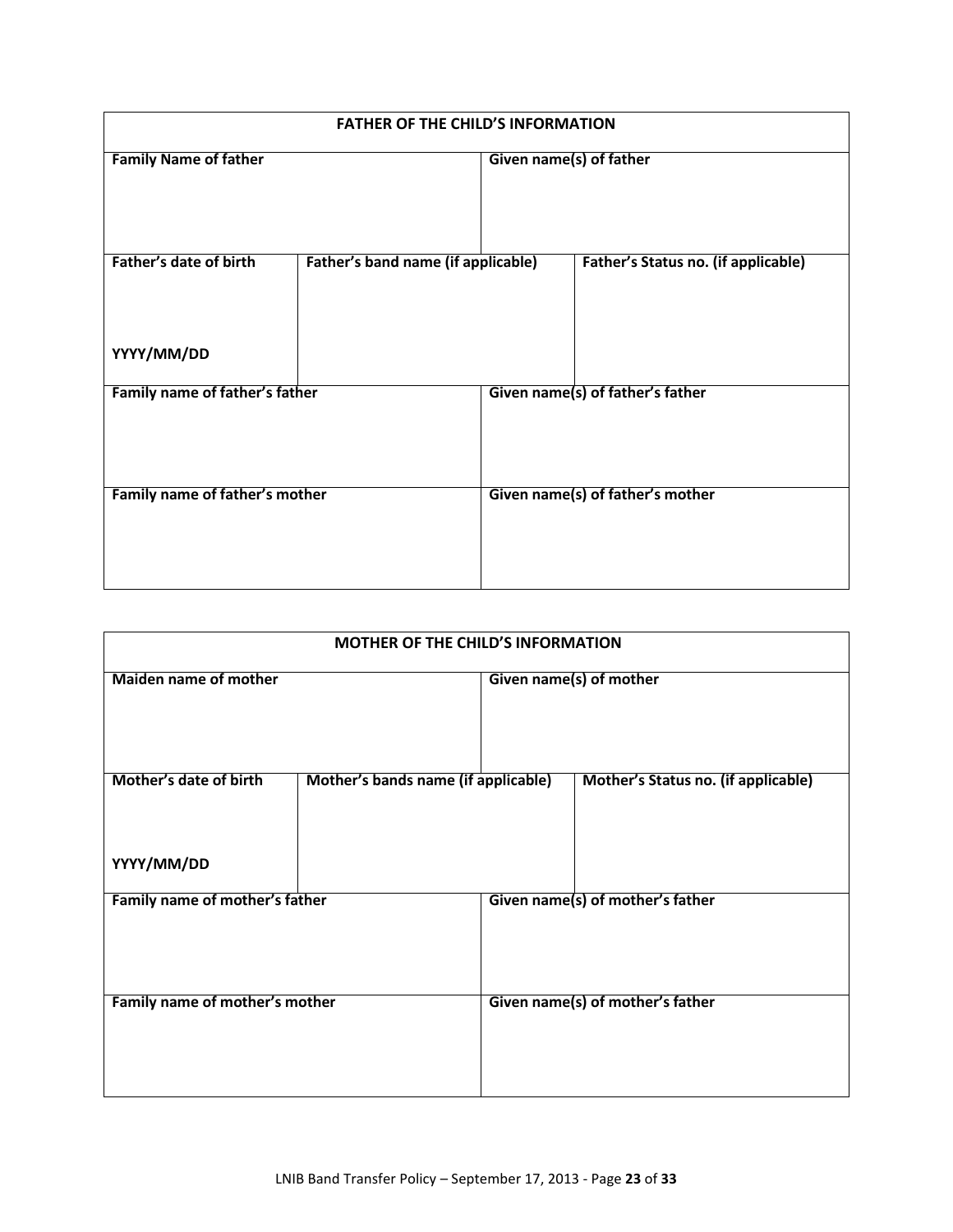#### **Appendix D**

### **Lower Nicola Indian Band Adult Transfer Application Form**

<span id="page-25-0"></span>I have reviewed Section 7, and if applicable, Section 9 of the Lower Nicola Indian Band Transfer Policy and believe I am eligible for membership with the Lower Nicola Indian Band.

I request that if I, \_\_\_\_\_\_\_\_\_\_\_\_\_\_\_\_\_\_\_\_\_\_\_, am eligible, that I be transferred into the Lower Nicola Indian Band (full name)

and be registered on the Lower Nicola Indian Band Membership List.

 $\frac{1}{2}$  /  $\frac{1}{2}$  /  $\frac{1}{2}$ 

Signature Date Date

**If more space if required, enter additional information on a separate sheet of paper and attach it to this form.**

| <b>APPLICANT INFORMATION</b>                                                                                                                                                                                                                                                                                                                                                         |                                      |                                                    |                            |                                                              |
|--------------------------------------------------------------------------------------------------------------------------------------------------------------------------------------------------------------------------------------------------------------------------------------------------------------------------------------------------------------------------------------|--------------------------------------|----------------------------------------------------|----------------------------|--------------------------------------------------------------|
| <b>Family name of applicant</b>                                                                                                                                                                                                                                                                                                                                                      |                                      | Given name(s)                                      |                            |                                                              |
| <b>Mailing address</b>                                                                                                                                                                                                                                                                                                                                                               |                                      | Postal code                                        |                            | Telephone no.                                                |
| Date of birth                                                                                                                                                                                                                                                                                                                                                                        | Name of band currently registered in |                                                    | Status no. (if applicable) |                                                              |
| YYYY/MM/DD                                                                                                                                                                                                                                                                                                                                                                           |                                      |                                                    |                            |                                                              |
| If the band the Adult Applicant is currently registered with<br>governs their membership under s. 10 of the Indian Act, you<br>will need to get a BCR from your band confirming that they<br>have removed you from their membership list.<br>Have you attached a completed current criminal record check to this application? Note that applications will not be processed until all |                                      | the Indian Act?<br>Yes<br><b>No</b><br>Do not know |                            | Is the band you are transferring out of governed by s. 10 of |
| required documentation is received : Yes ____                                                                                                                                                                                                                                                                                                                                        |                                      |                                                    |                            |                                                              |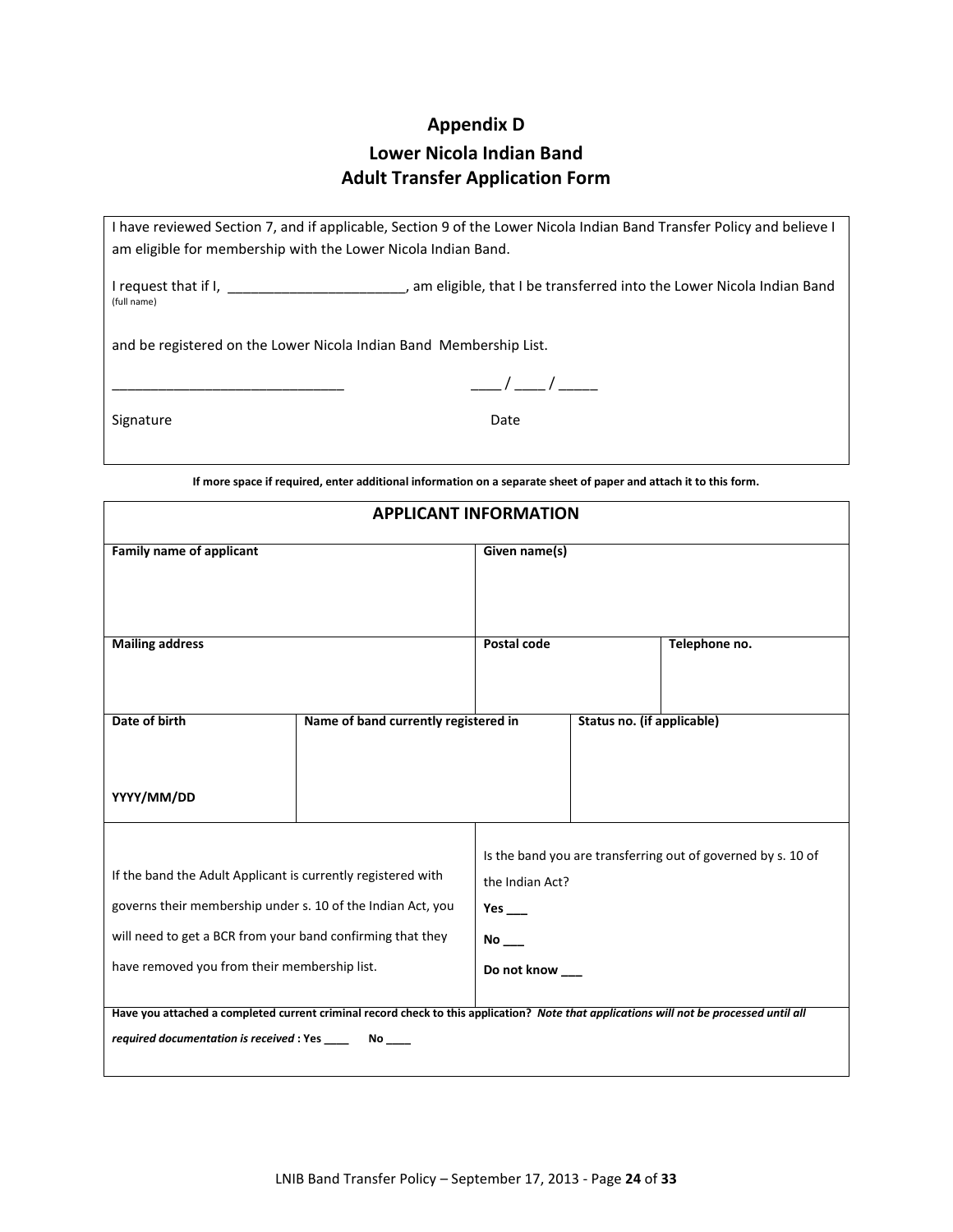|  |  |  | <b>APPLICANT'S "FAMILY LINK" TO AN LNIB MEMBER</b> |
|--|--|--|----------------------------------------------------|
|--|--|--|----------------------------------------------------|

List the required information for one or more LNIB Members (or person entitled to be an LNIB Member) that you are biologically connected to who can demonstrate a Nlekepmx Blood Link. This section is not required to be filled out by a former LNIB Member that is applying to transfer back as a LNIB Member.

| <b>Family name of LNIB Member</b>  |                                          | Given name(s) of LNIB Member |  |
|------------------------------------|------------------------------------------|------------------------------|--|
|                                    |                                          |                              |  |
|                                    |                                          |                              |  |
|                                    |                                          |                              |  |
|                                    |                                          |                              |  |
|                                    |                                          |                              |  |
| <b>LNIB Member's date of birth</b> | LNIB Member's Status no. (if applicable) |                              |  |
|                                    |                                          |                              |  |
|                                    |                                          |                              |  |
|                                    |                                          |                              |  |
|                                    |                                          |                              |  |
|                                    |                                          |                              |  |
| YYYY/MM/DD                         |                                          |                              |  |
|                                    |                                          |                              |  |
|                                    |                                          |                              |  |
| <b>Family name of LNIB Member</b>  |                                          | Given name(s) of LNIB Member |  |
|                                    |                                          |                              |  |
|                                    |                                          |                              |  |
|                                    |                                          |                              |  |
|                                    |                                          |                              |  |
|                                    |                                          |                              |  |
|                                    |                                          |                              |  |
|                                    |                                          |                              |  |
|                                    |                                          |                              |  |
| <b>LNIB Member's date of birth</b> | LNIB Member's Status no. (if applicable) |                              |  |
|                                    |                                          |                              |  |
|                                    |                                          |                              |  |
|                                    |                                          |                              |  |
|                                    |                                          |                              |  |
|                                    |                                          |                              |  |
| YYYY/MM/DD                         |                                          |                              |  |
|                                    |                                          |                              |  |
|                                    |                                          |                              |  |
| <b>Family name of LNIB Member</b>  |                                          | Given name(s) of LNIB Member |  |
|                                    |                                          |                              |  |
|                                    |                                          |                              |  |
|                                    |                                          |                              |  |
|                                    |                                          |                              |  |
|                                    |                                          |                              |  |
|                                    |                                          |                              |  |
|                                    |                                          |                              |  |
|                                    |                                          |                              |  |
| <b>LNIB Member's date of birth</b> | LNIB Member's Status no. (if applicable) |                              |  |
|                                    |                                          |                              |  |
|                                    |                                          |                              |  |
|                                    |                                          |                              |  |
| YYYY/MM/DD                         |                                          |                              |  |
|                                    |                                          |                              |  |

#### **Use additional paper as needed to further outline your Family Link to a LNIB Member**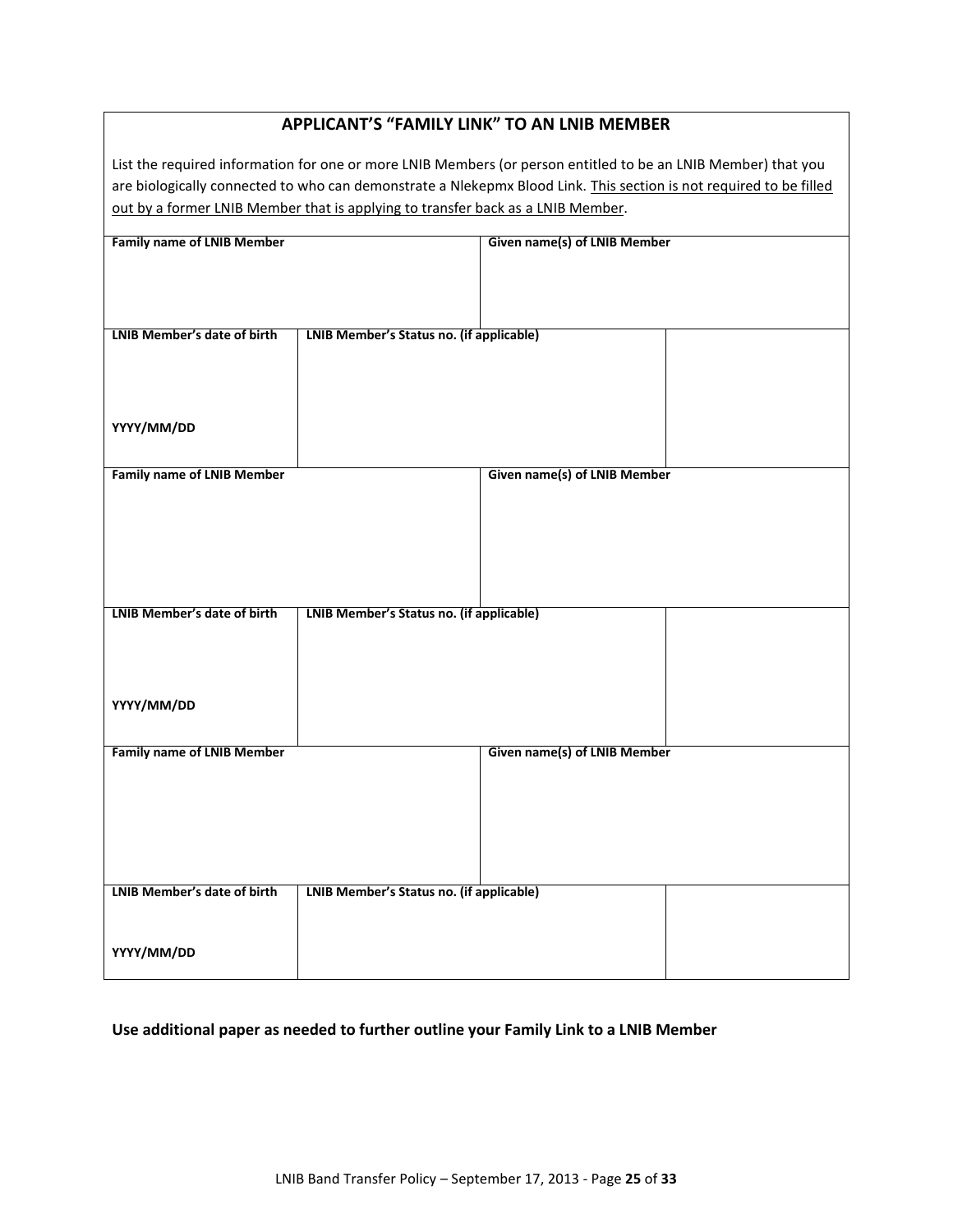| a LNIB Member.<br><b>Family Name</b> | List the required information for those people you are biologically connected to who are entitled to be a<br>Registered Indian, and entitled to be a Member of a Band of one of the Nlekepmx Nations, but does not include a<br>biological connection to a person who gained Indian Status and membership prior to April 17, 1985 solely through<br>marriage. This section is not required to be filled out by a former LNIB Member that is applying to transfer back as | Given name(s) |                            |
|--------------------------------------|--------------------------------------------------------------------------------------------------------------------------------------------------------------------------------------------------------------------------------------------------------------------------------------------------------------------------------------------------------------------------------------------------------------------------------------------------------------------------|---------------|----------------------------|
|                                      |                                                                                                                                                                                                                                                                                                                                                                                                                                                                          |               |                            |
| Date of Birth                        | <b>Band name (if applicable)</b>                                                                                                                                                                                                                                                                                                                                                                                                                                         |               | Status no. (if applicable) |
| YYYY/MM/DD                           |                                                                                                                                                                                                                                                                                                                                                                                                                                                                          |               |                            |
| <b>Family Name</b>                   |                                                                                                                                                                                                                                                                                                                                                                                                                                                                          | Given name(s) |                            |
| Date of Birth                        | <b>Band name (if applicable)</b>                                                                                                                                                                                                                                                                                                                                                                                                                                         |               | Status no. (if applicable) |
| YYYY/MM/DD                           |                                                                                                                                                                                                                                                                                                                                                                                                                                                                          |               |                            |
| <b>Family Name</b>                   |                                                                                                                                                                                                                                                                                                                                                                                                                                                                          | Given name(s) |                            |
| Date of Birth                        | <b>Band name (if applicable)</b>                                                                                                                                                                                                                                                                                                                                                                                                                                         |               | Status no. (if applicable) |
| YYYY/MM/DD                           |                                                                                                                                                                                                                                                                                                                                                                                                                                                                          |               |                            |

#### **APPLICANT'S "NLEKEPMX BLOOD LINK"**

**Use additional paper as needed to further outline your Nlekepmx Blood Link to a LNIB Member**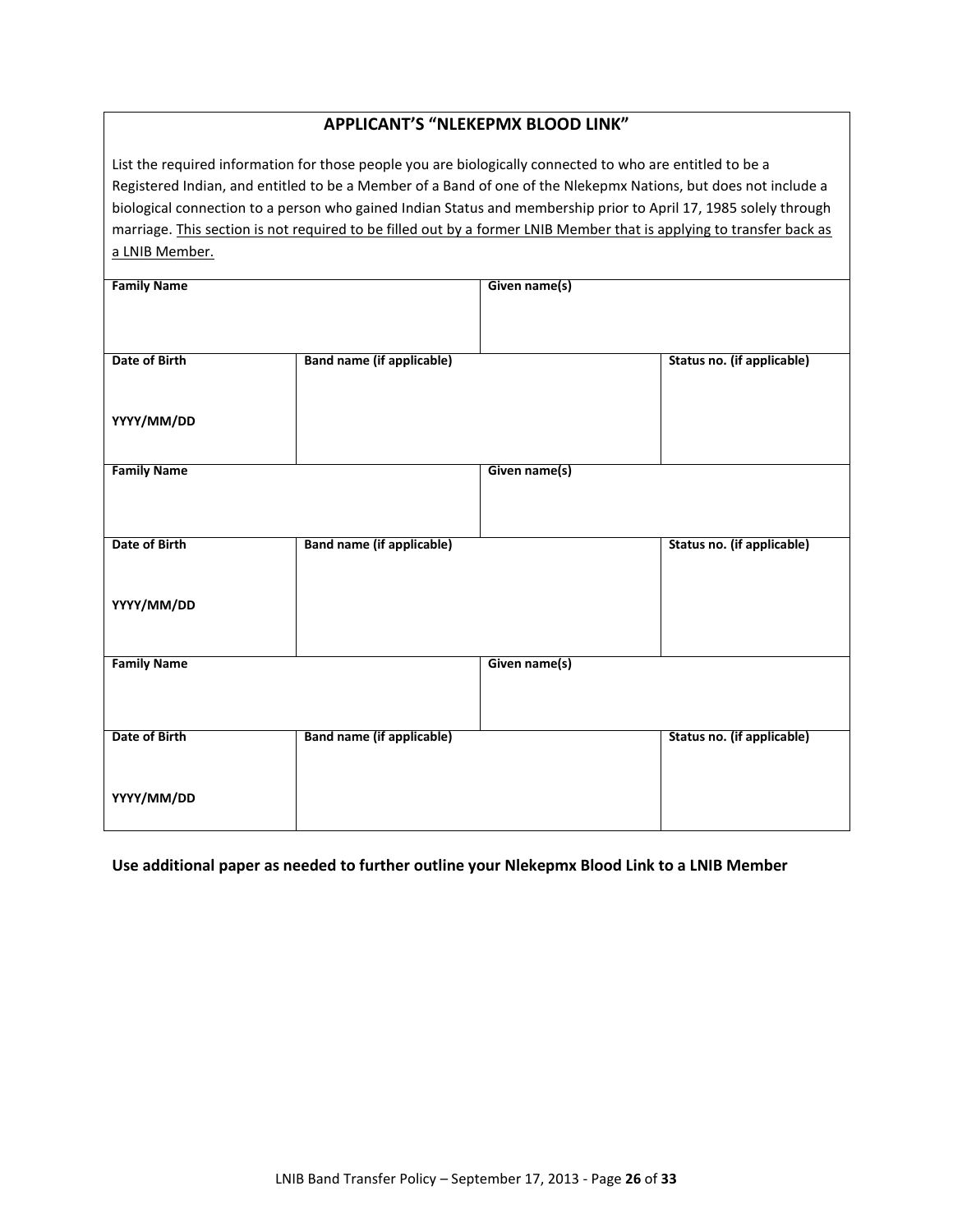#### **MINOR CHILDREN**

Name of any Minor Children (biological children) that you wish to also have registered with the Lower Nicola Indian Band (use additional paper if required). Please note that pursuant to Section 5.0 of the Lower Nicola Indian Band Transfer Policy, the Adult Transfer Applicant must first be approved as an LNIB Member before a Minor Child Transfer Application (Appendix A) can be submitted for consideration.

| <b>Names</b>   | Status no. | Age |
|----------------|------------|-----|
|                |            |     |
| $\mathbf{1}$ . |            |     |
|                |            |     |
| 2.             |            |     |
|                |            |     |
| 3.             |            |     |
|                |            |     |
| 4.             |            |     |
| 5.             |            |     |
|                |            |     |
| 6.             |            |     |
|                |            |     |
| 7.             |            |     |
|                |            |     |
| 8.             |            |     |
|                |            |     |
| 9.             |            |     |
| 10.            |            |     |
|                |            |     |
| 11.            |            |     |
|                |            |     |
|                |            |     |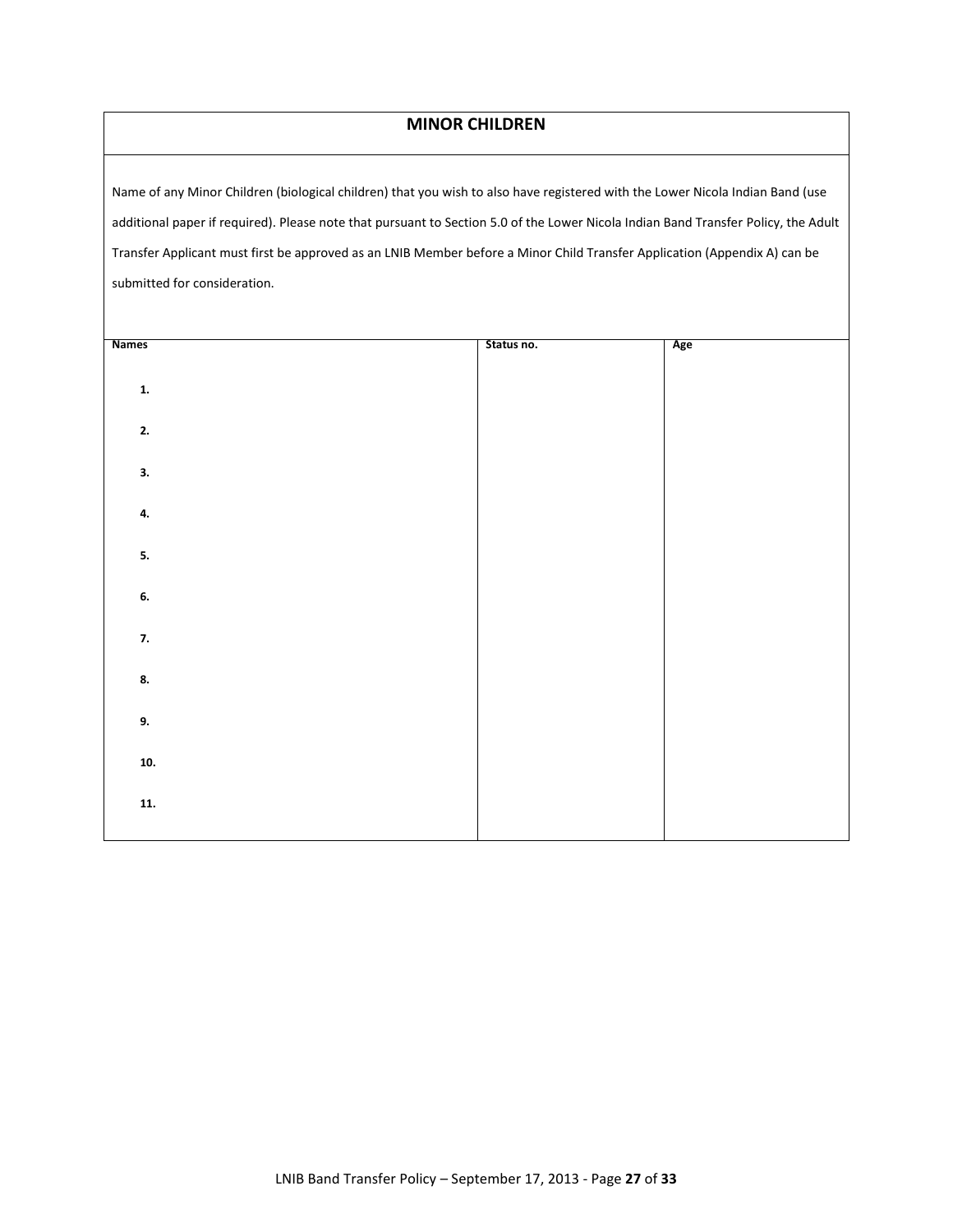#### **Appendix E**

# **Lower Nicola Indian Band (LNIB) Declaration of Search for Non-Custodial Parent**

<span id="page-29-0"></span>

|    | British Columbia HEREBY DECLARE AS FOLLOWS:                                                                   |  |
|----|---------------------------------------------------------------------------------------------------------------|--|
| 1. | I am the parent and guardian of the Child, __________________________whose date of birth is<br>(the "Child"). |  |
| 2. | That I have applied for membership of the Child into the Lower Nicola Indian Band.                            |  |
| 3. | That I have conducted a search for the Non-Custodial Parent of the Child by the following<br>means:           |  |
|    |                                                                                                               |  |
|    |                                                                                                               |  |
|    |                                                                                                               |  |
|    |                                                                                                               |  |

- 4. That I have provided, or attempted to provide, the Non-Custodial Parent with written notice that I am applying for LNIB Membership for our Child, and that he/she has three (3) calendar months to provide the LNIB Membership Clerk with written submissions disputing the Transfer Application.
- 5 That I have attempted to obtain consent from the Non-Custodial Parent of the Child, and it has been three (3) calendar months since my attempts.
- 5. That I make this Declaration in support of my application for membership of the Child into the LNIB pursuant to Section 5.0 of the LNIB Band Transfer Policy.

| day of                                                 |
|--------------------------------------------------------|
| in the                                                 |
|                                                        |
|                                                        |
|                                                        |
| Commissioner for Taking Affidavits for the Province of |
|                                                        |
|                                                        |

**\_\_\_\_\_\_\_\_\_\_\_\_\_\_\_\_\_\_\_\_\_\_\_\_\_\_\_\_\_\_\_\_\_\_\_**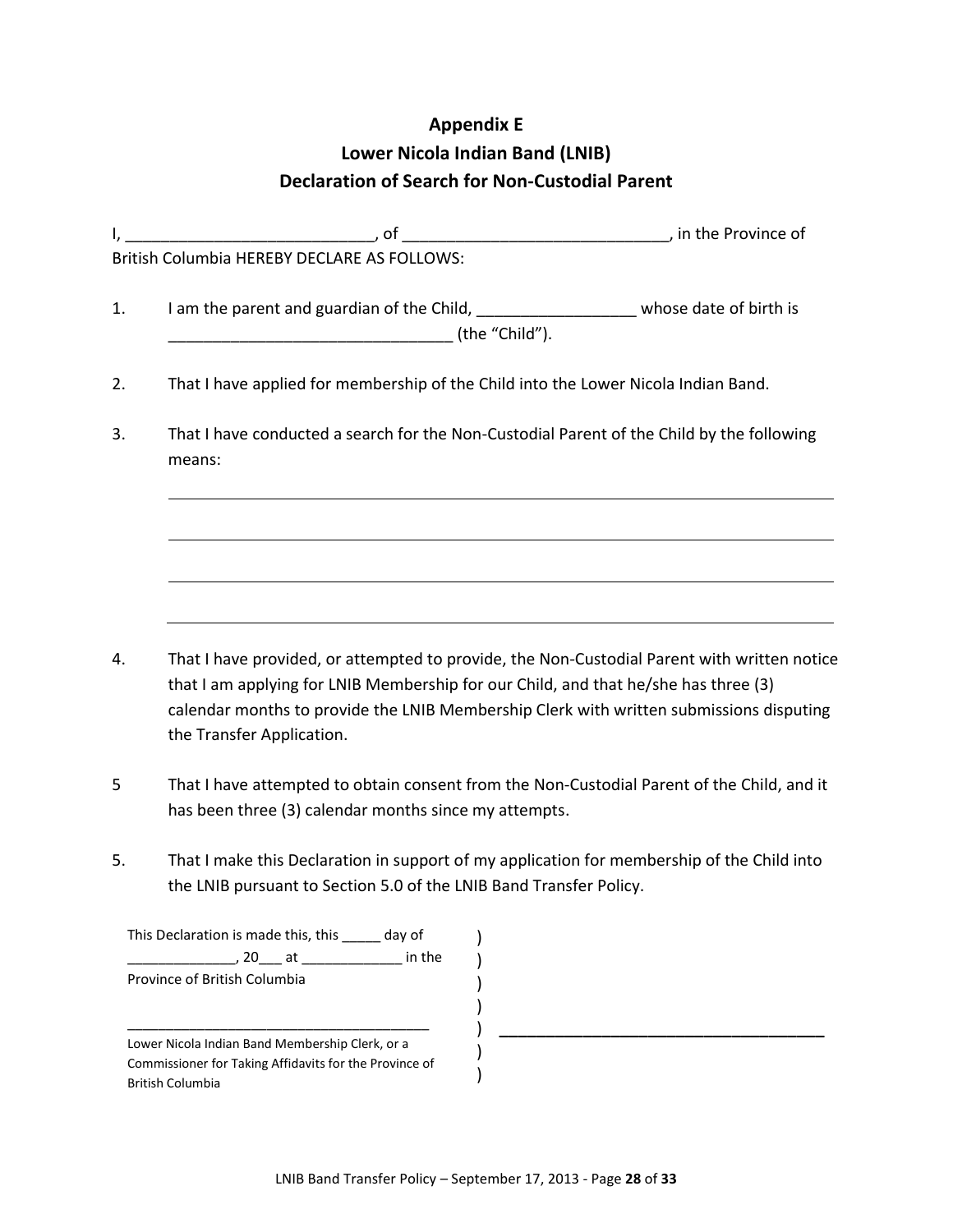# **Appendix F Lower Nicola Indian Band Appeal Form**

<span id="page-30-0"></span>

| APPLICANT INFORMATION (person making the appeal/protest)                                                     |                                   |                       |               |  |                                              |  |
|--------------------------------------------------------------------------------------------------------------|-----------------------------------|-----------------------|---------------|--|----------------------------------------------|--|
| <b>Family name of applicant</b>                                                                              |                                   |                       | Given name(s) |  |                                              |  |
| <b>Mailing address</b>                                                                                       |                                   |                       | Postal code   |  | Telephone no.                                |  |
| Date of birth                                                                                                | <b>Status no. (if applicable)</b> |                       |               |  |                                              |  |
| YYYY/MM/DD                                                                                                   |                                   |                       |               |  |                                              |  |
| <b>MINOR CHILD'S INFORMATION</b>                                                                             |                                   |                       |               |  |                                              |  |
| (if appeal or protest is being made on behalf of a child or dependent)                                       |                                   |                       |               |  |                                              |  |
| Child's full name                                                                                            |                                   |                       |               |  |                                              |  |
|                                                                                                              |                                   |                       |               |  |                                              |  |
| <b>Relationship of Applicant(s) to Child</b>                                                                 |                                   | Child's date of birth |               |  | Child's Indian Status number (if applicable) |  |
| Parent                                                                                                       |                                   |                       |               |  |                                              |  |
| Guardian                                                                                                     |                                   | YYYY/MM/DD            |               |  |                                              |  |
| Other                                                                                                        |                                   |                       |               |  |                                              |  |
| <b>PART II - APPEAL OR PROTEST</b>                                                                           |                                   |                       |               |  |                                              |  |
| Please explain the decision that you are appealing or protesting and why you are appealing or protesting the |                                   |                       |               |  |                                              |  |
| decision, you may attach additional pages if required:                                                       |                                   |                       |               |  |                                              |  |
|                                                                                                              |                                   |                       |               |  |                                              |  |
|                                                                                                              |                                   |                       |               |  |                                              |  |
|                                                                                                              |                                   |                       |               |  |                                              |  |
|                                                                                                              |                                   |                       |               |  |                                              |  |
|                                                                                                              |                                   |                       |               |  |                                              |  |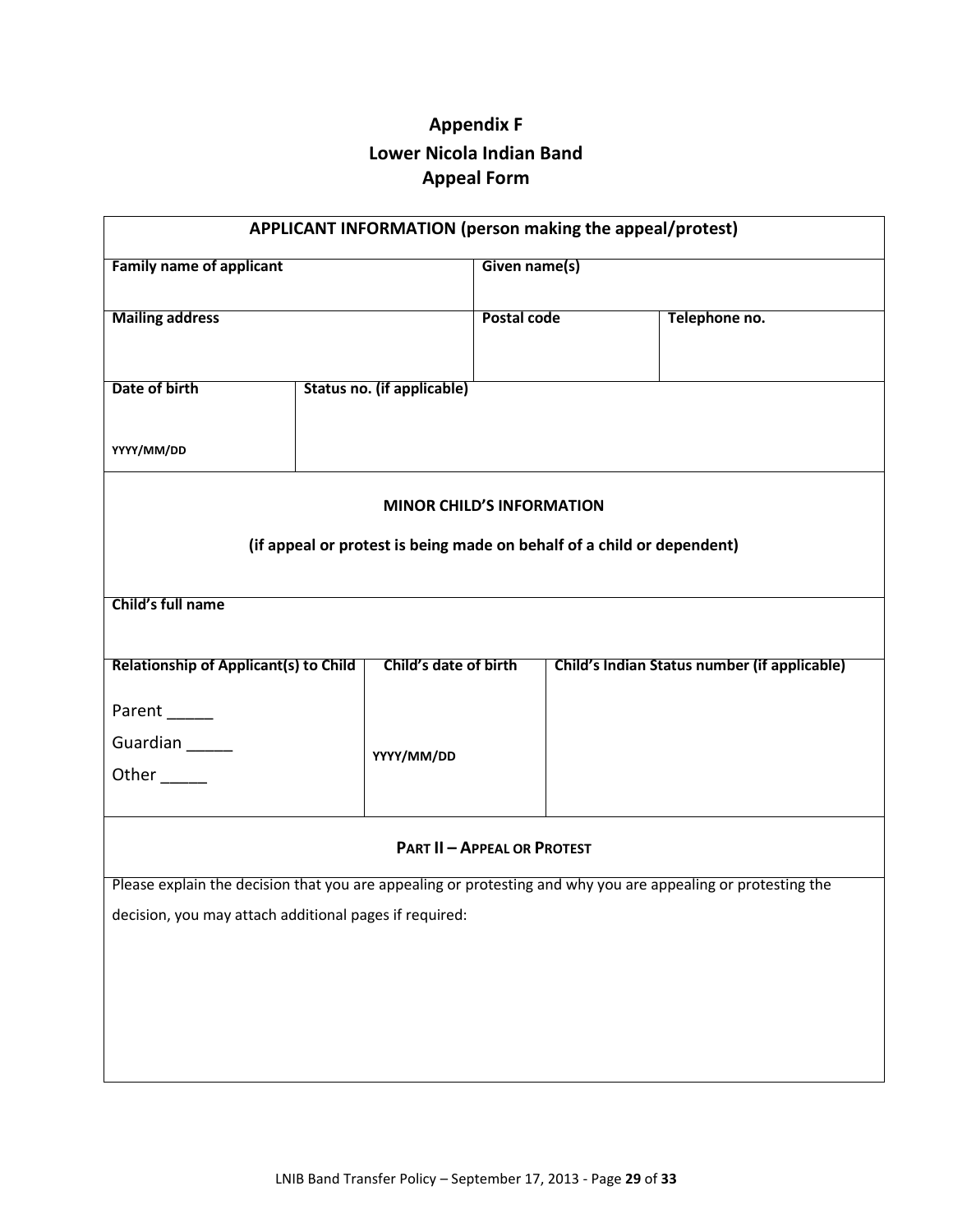I, *I* [applicant (name of person making the appeal)] hereby consent to the release of my personal information relating to this appeal, including, but not limited to:

- my original application,
- any documents relating to my application, including my criminal record check (if applicable)

to the Membership Clerk, Band Council, the Appeals Committee, or LNIB's legal counsel.

No other person(s) will be given this information without my further written consent and this information will only be used for the purposes of assessing my membership eligibility.

This authorization shall remain valid until a final decision on this appeal by the Band Council or the Appeals Committee, as applicable, has been rendered.

Applicant's Signature Date

I furthermore release all parties stated here within from any legal liability resulting from the release of this information, with the understanding that all parties involved will exercise appropriate safeguards while using this information

Applicant's Signature Date